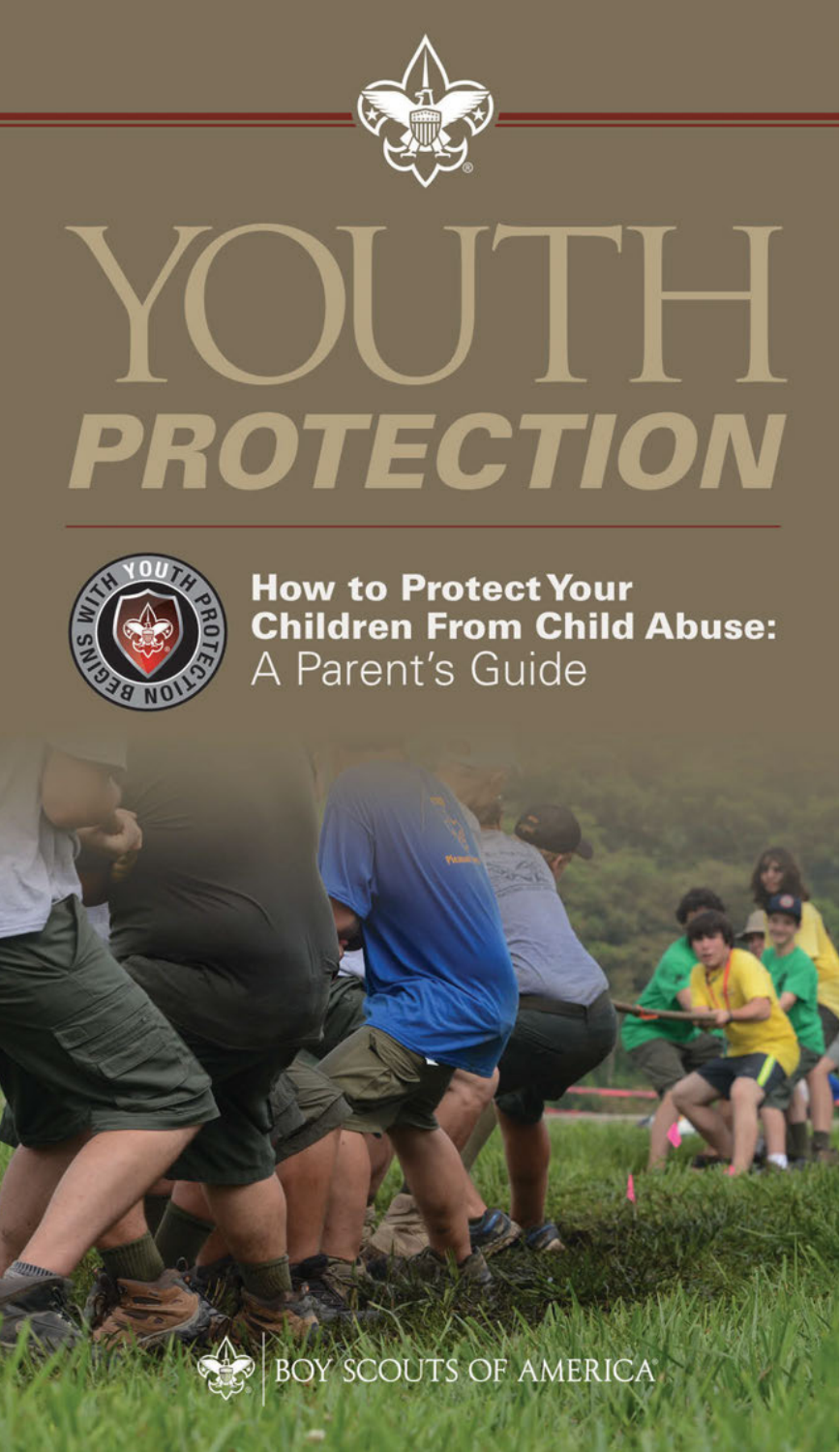

# **DEAR PARENT**

The Boy Scouts of America is pleased to provide this booklet—it might be the most important information you, your child, and your family will ever read. Understanding these pages could prevent your child or another child from being abused or may empower you to stop abuse as soon as possible and seek the necessary help.

Child abuse is something we would rather not talk about, or even think about, but we must. Every offender benefits from our ignorance. If we fail to do everything we can to keep our children safe, the consequences can be devastating, even deadly.

This booklet cannot address all threats to personal safety your child may experience in and out of Scouting, but it will teach you how to identify and prevent numerous forms of abuse. It contains exercises, based on a set of personal safety rules, that will empower your child to better recognize, respond to, and report abuse. Go through the exercises together. **Your child is that important.** In fact, all children are that important. **Youth Protection Begins With YOU**.

# Using This Booklet

This booklet is divided into two sections. The first section contains information for parents about child abuse and some tips for talking with your child about child abuse. The second section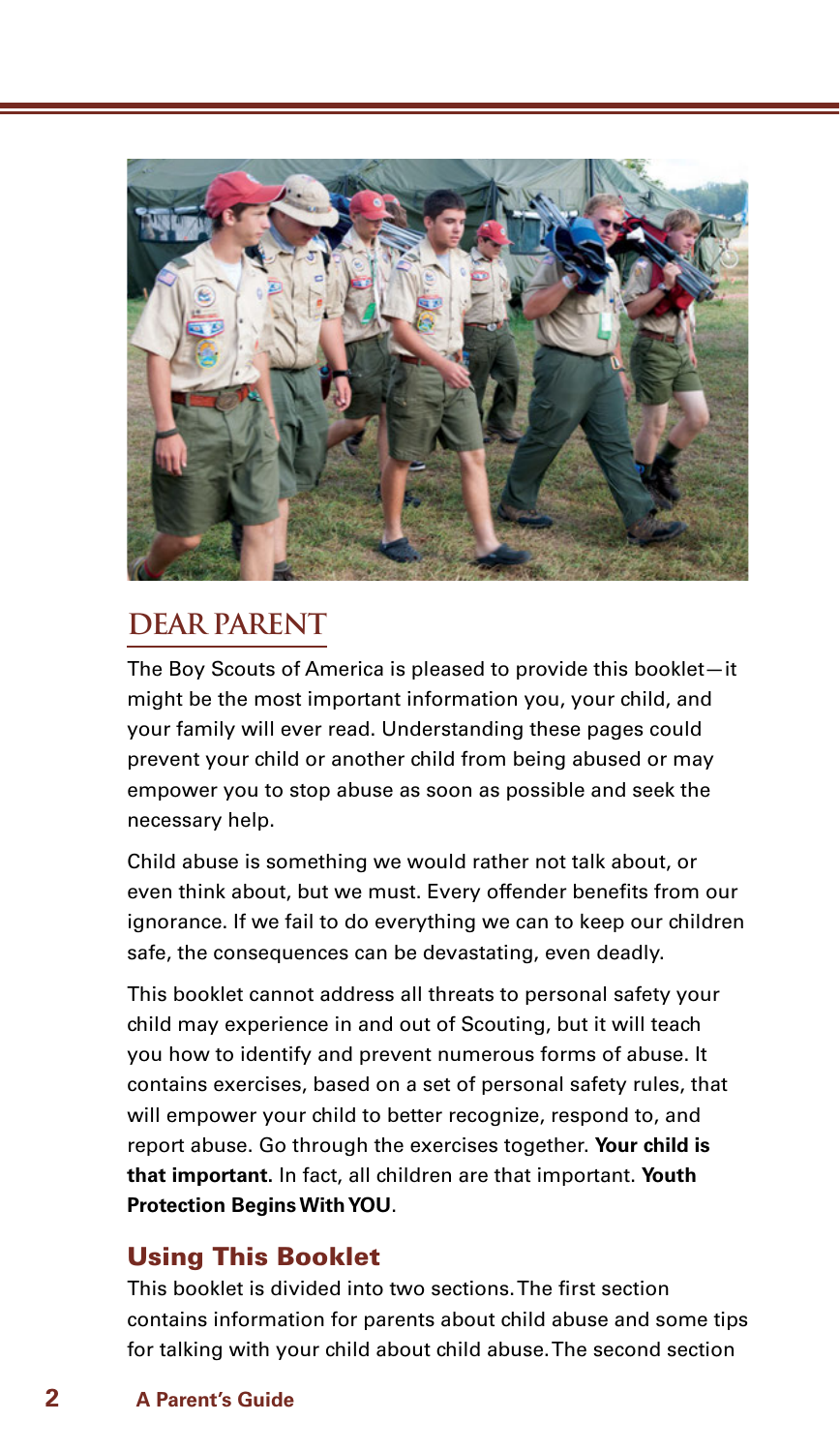

contains exercises for you to share with your child. Research shows that children whose parents talk to them about preventing abuse are better able to protect themselves and are more likely to tell if they are abused.

As your child grows, look for opportunities to continue a dialogue about personal safety awareness. Open communication gives children the reassurance that no matter how frightening something may be, their parents are there to help.

# **WHAT EVERY PARENT SHOULD KNOW**

Children can experience abuse in many ways: neglect, physical abuse, sexual abuse, or emotional abuse. Often a child who is abused in one way is abused in multiple ways. When we protect a child from one form of abuse, such as physical abuse, we are often protecting the child from additional forms of abuse.

# Neglect

Neglect often involves depriving a child of food, clothing, shelter, medical care, or other necessities of life. Neglect can also involve exposing a child to harmful substances or materials, such as drugs, alcohol, or pornography, or to harmful practices such as violent behavior.

Parents who cannot provide for children as a result of poverty are not committing neglect. Neglect is a deliberate act or inaction that has a physical and emotional impact on a child and, in some instances, can cost a child his life.

A number of clues suggest that a child might be neglected. The child who frequently comes to meetings with body odor, the child who is frequently unkempt, the child who is living in a dangerous environment, and the child with an obvious medical need that goes unattended all are exhibiting signs of potential neglect. So is the child who is always hungry or who hoards or steals food, the child who is seldom dressed appropriately for the weather, and the child who regularly talks of seeing a parent drunk or bruised from being hit.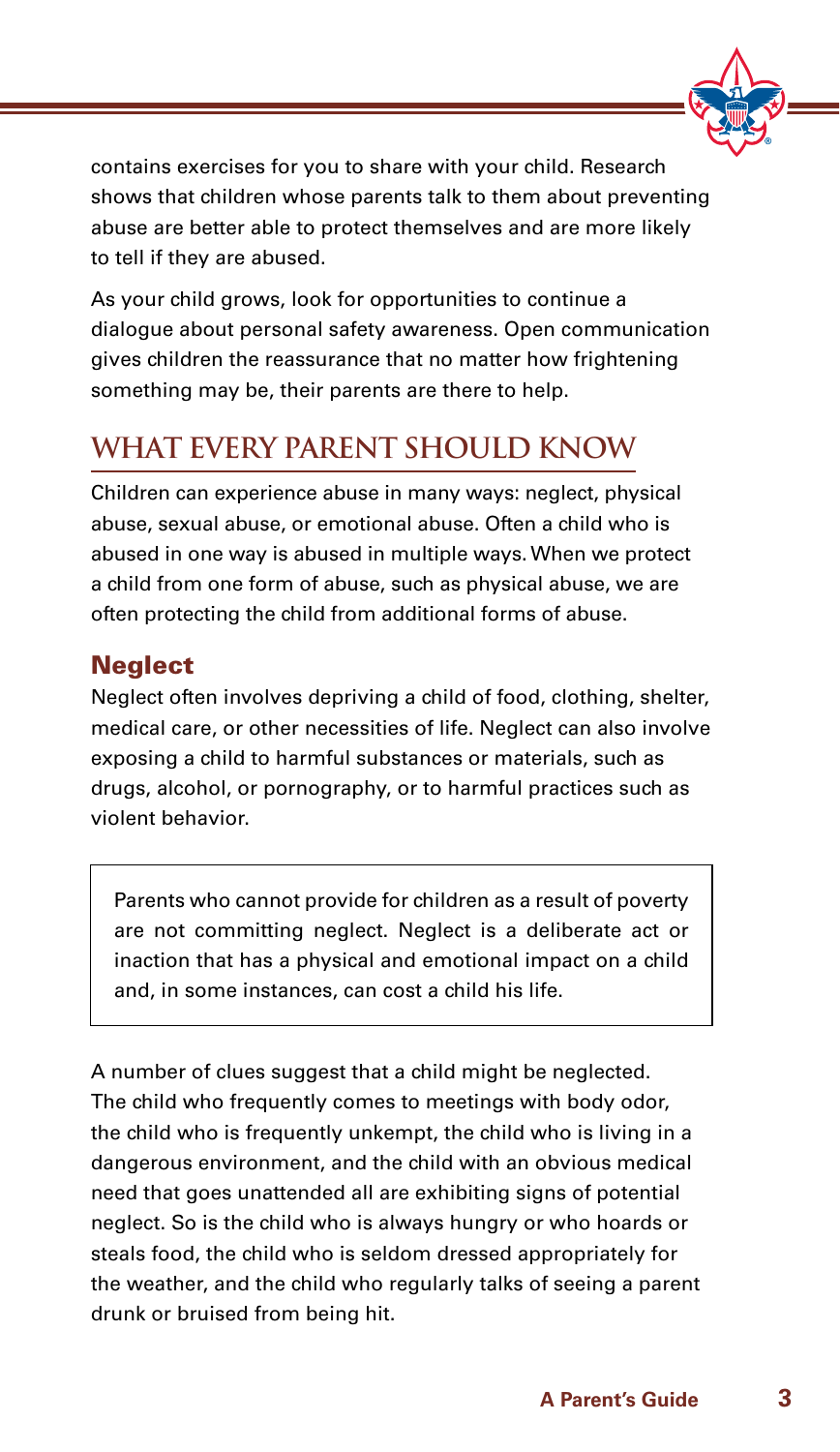Any time a child exhibits a need or condition that a reasonable parent would attend to—especially when the failure to provide the need impairs the child's physical or emotional well-being the child is likely being neglected.

### Physical Abuse

Physical abuse is the deliberate injury of a child by a person responsible for the child's care.

Physical abuse injuries can include bruises, broken bones, burns, and abrasions. Children experience minor injuries as a normal part of childhood, usually in places such as the shins, knees, and elbows. When injuries are found in the soft-tissue areas on the abdomen or back, or when they do not seem to be typical childhood injuries, it is possible that the child has been abused.

Blows to the stomach may result in abdominal bruises, even if there is not a visible mark. When a child complains of pain or indicates he was punched in the stomach, such a complaint should be taken seriously, given the possibility of internal injury.

The following signs are commonly associated with abuse but are not absolutes.

- Injuries the child or parent cannot adequately explain
- Injuries on a child who has been absent
- Complaints of soreness when moving
- Fear of going home with or to parents

#### Talking to Youth About Suspicious Injuries

It is appropriate to ask a child about suspicious injuries. If the child tells of abuse or gives an answer that does not make sense given the location or extent of injuries, you should document this statement and immediately contact the local law enforcement agency or state department of children and family services.

For more information about reporting requirements, call 911 or see the Child Welfare Information Gateway website at [www.childwelfare.gov](http://www.childwelfare.gov) for your state hotline number.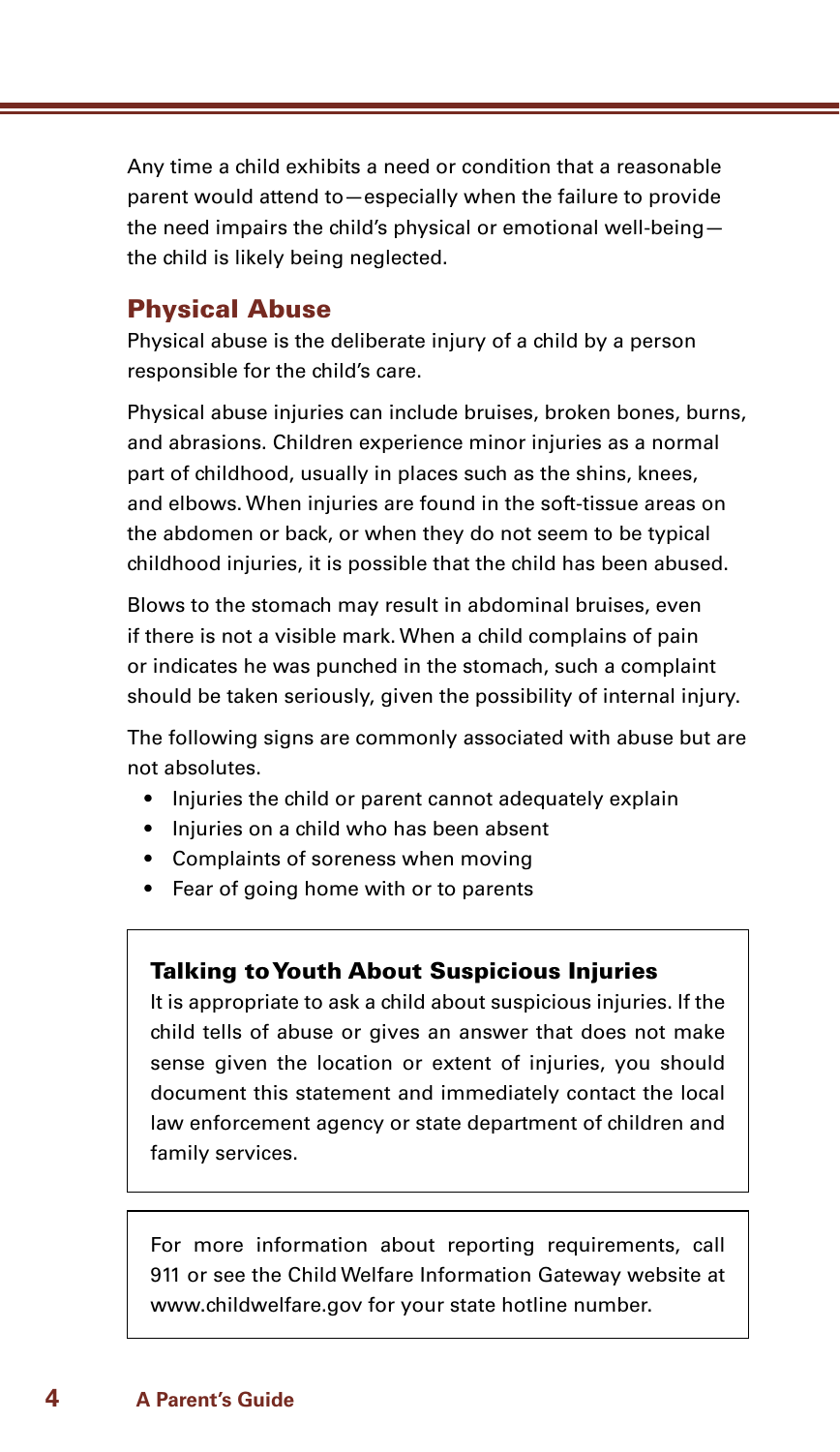

# Sexual Abuse

When an adult or other youth uses his or her authority to involve a child in sexual activity, it is child sexual abuse. Sexual abuse includes any activity performed for the sexual satisfaction of the offender. Children can be at risk of sexual abuse anywhere access and opportunity presents such as: at home; at a neighbor's house; at school, field trips, and public events; and in Scouting.

A common misconception about sexual abuse is that children are most likely to be abused by strangers. In fact, a sex offender is usually someone the child knows and trusts. Sex offenders are most often male, but females also can be offenders.

## Sexual Molestation by Adults

Adults who abuse children may manipulate, bribe, coerce, threaten, or force a child into feeling like a partner in the sexual activity. They most often use a multistep "grooming" process that focuses on the child's needs and possibly on your needs as well. The sex offender might offer the parents free babysitting services, for example, or make friends with them to gain enough trust to be alone with the child.

Once the sex offender has identified the target child, characteristically, the grooming process moves to seemingly harmless touching, such as hugging, massages, and exposure, and seeking opportunities to be alone with the child. The sex offender usually seeks a child who craves affection or attention and makes that child feel special by spending a lot of time with him or her and giving gifts and money. All children are vulnerable to sexual abuse because of their innocence, naivete, and total trust in and dependence upon adults.

A red flag might be a person who violates the BSA's Youth Protection policy of no one-on-one contact and seeks oneon-one contact with youth in or out of Scouting.

When the sex offender senses that the child has been sufficiently conditioned to physical contact and has an emotional bond, the physical contact becomes more intrusive. The offender may prey on the child's emerging curiosity about sexuality and may carry on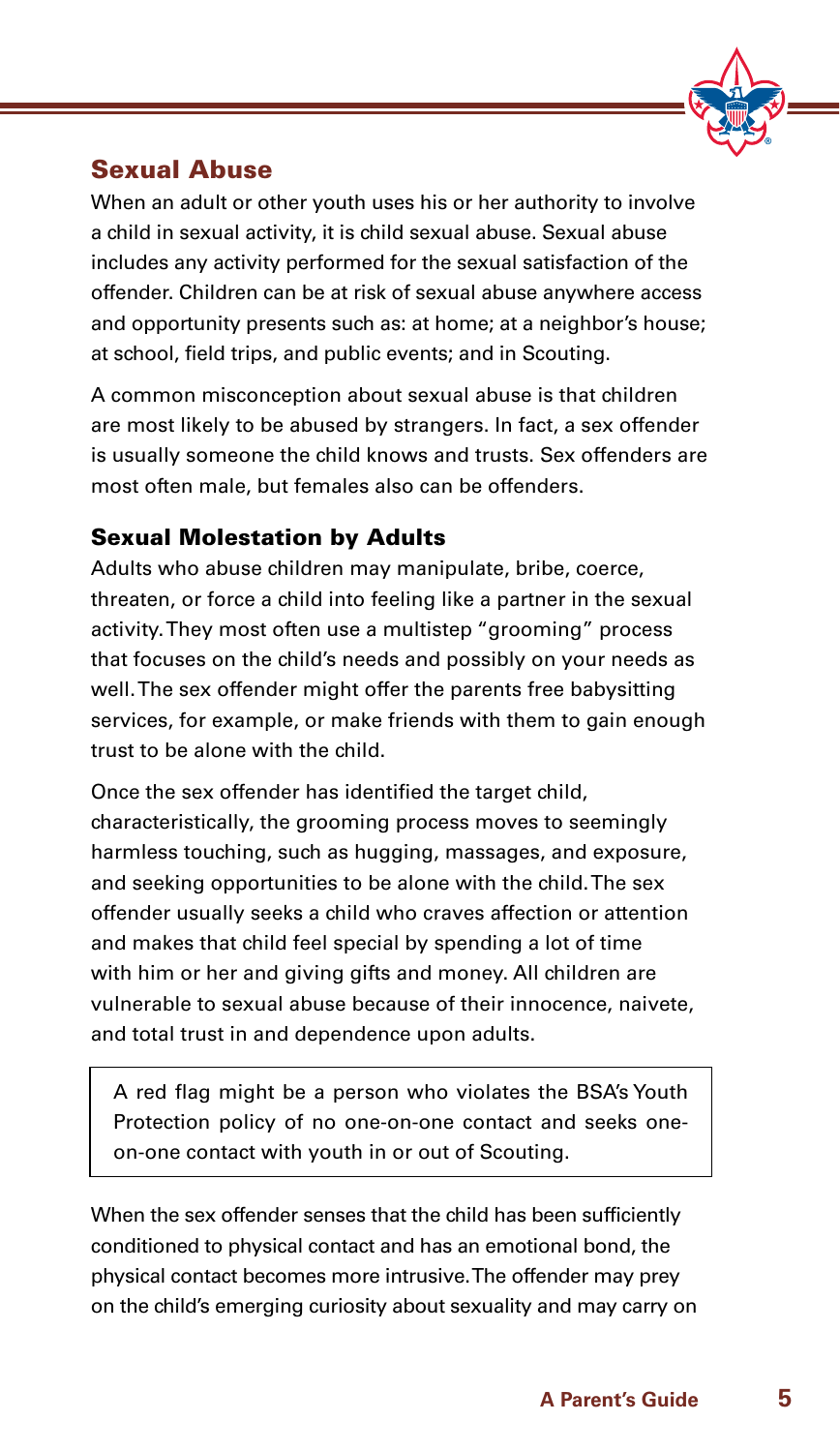under the guise of sex education or playing inappropriate games. It may involve violating rules, drinking alcohol, smoking cigarettes all to create a "special relationship."

Most children do not know they are being groomed into inappropriate behavior until it is too late.

Many offenders are clever enough to manipulate the child into believing that he or she is equally to blame or will not be believed if they tell. Many children feel trapped and are afraid to tell.

### Sexual Molestation by Other Youth

It is also possible for a child of the same age to abuse another through force or manipulation. About a third of sexual abuse occurs at the hands of other children, including older youth and youth in positions to manipulate through bullying behavior using their size or knowledge difference. Any peer activity, such as a club initiation, in which sexual activity is included is a form of sexual abuse. Overnight activities pose a greater risk of abuse. Personal safety awareness rules should be reviewed before these activities. Adults who learn or discover that youth-onyouth abuse has occurred must take immediate steps to stop it.

## Emotional Abuse

A child suffers from emotional abuse when continually ridiculed, blamed, humiliated, or compared unfavorably with others. Emotional abuse damages the child's self-esteem. Studies find that emotional abuse is just as harmful, if not more harmful, than other forms of maltreatment. It can lead to developmental problems, speech delays, depression, anxiety, and conditions such as low empathy and difficulty with peers.

Emotional abuse can occur when a parent completely ignores or rejects or regularly threatens to beat a child or when a child struggles to meet a parent's unreasonable expectations in academics, athletics, or other areas. Emotional abuse can also result if an adult or other youth provides a child with alcohol, drugs, pornography, or other harmful substances or materials.

#### Spiritual Abuse

An often-overlooked form of child maltreatment is spiritual abuse the incorporation of religion into the abuse of a child. Some studies suggest that sex offenders are particularly attracted to faith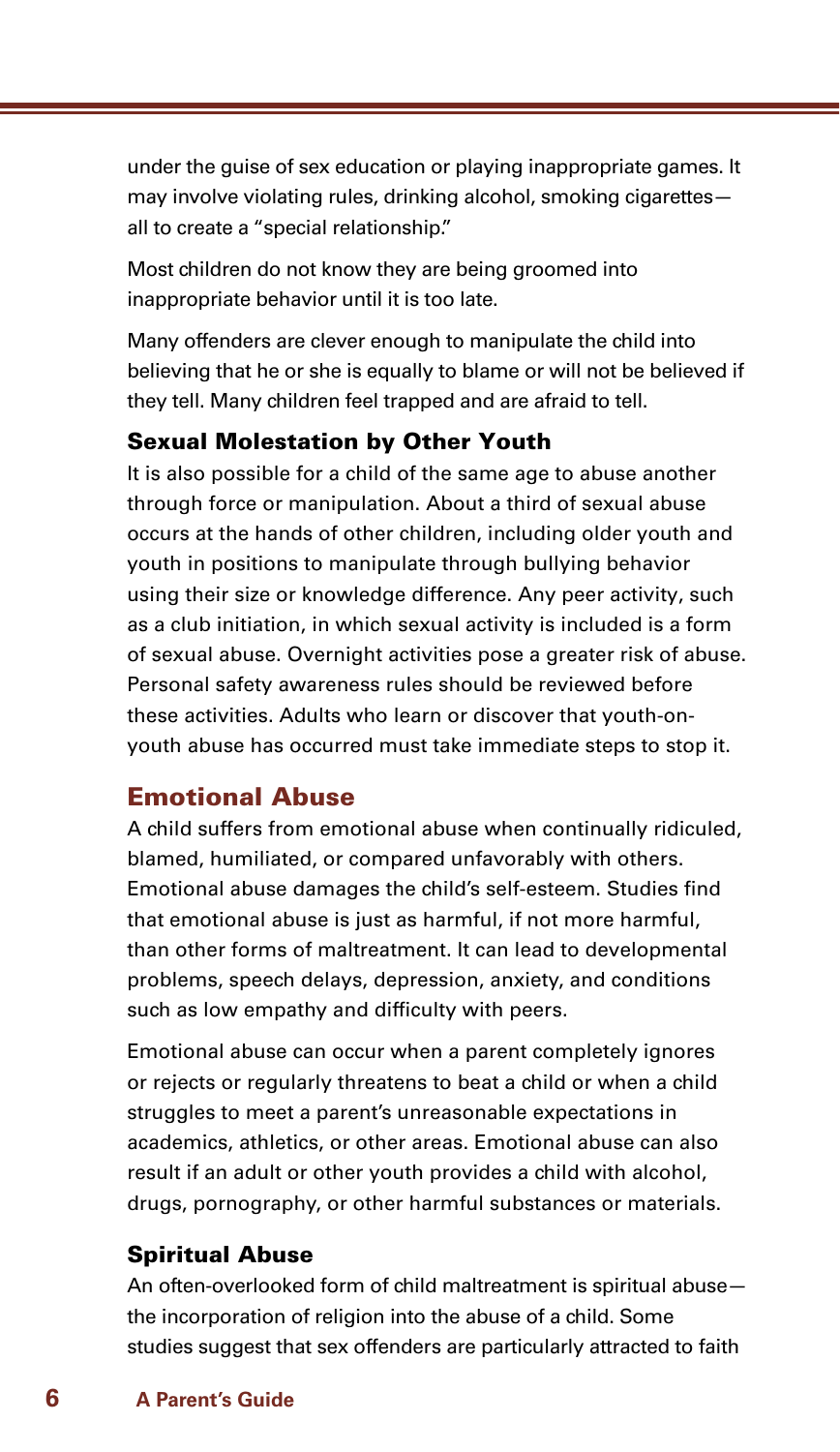communities, because they find clergy and other faith leaders to be overly trusting. If your child is active in a faith community, make sure it has rigorous child protection policies in place.

#### Bullying

Bullying is an intentional, aggressive behavior, often involving an imbalance of power or strength, that usually is repeated over a period of time. Bullying can take many forms, including hitting or punching, teasing or name calling, intimidating use of gestures or social exclusion, or sending insulting messages by phone or computer (cyberbullying). Victims of bullying behavior are more likely to be depressed, have low self-esteem, be absent from school or other activities, feel sick, or think about suicide.

Any information indicating a youth has mentioned or talked about suicide must be taken seriously and reported to a responsible

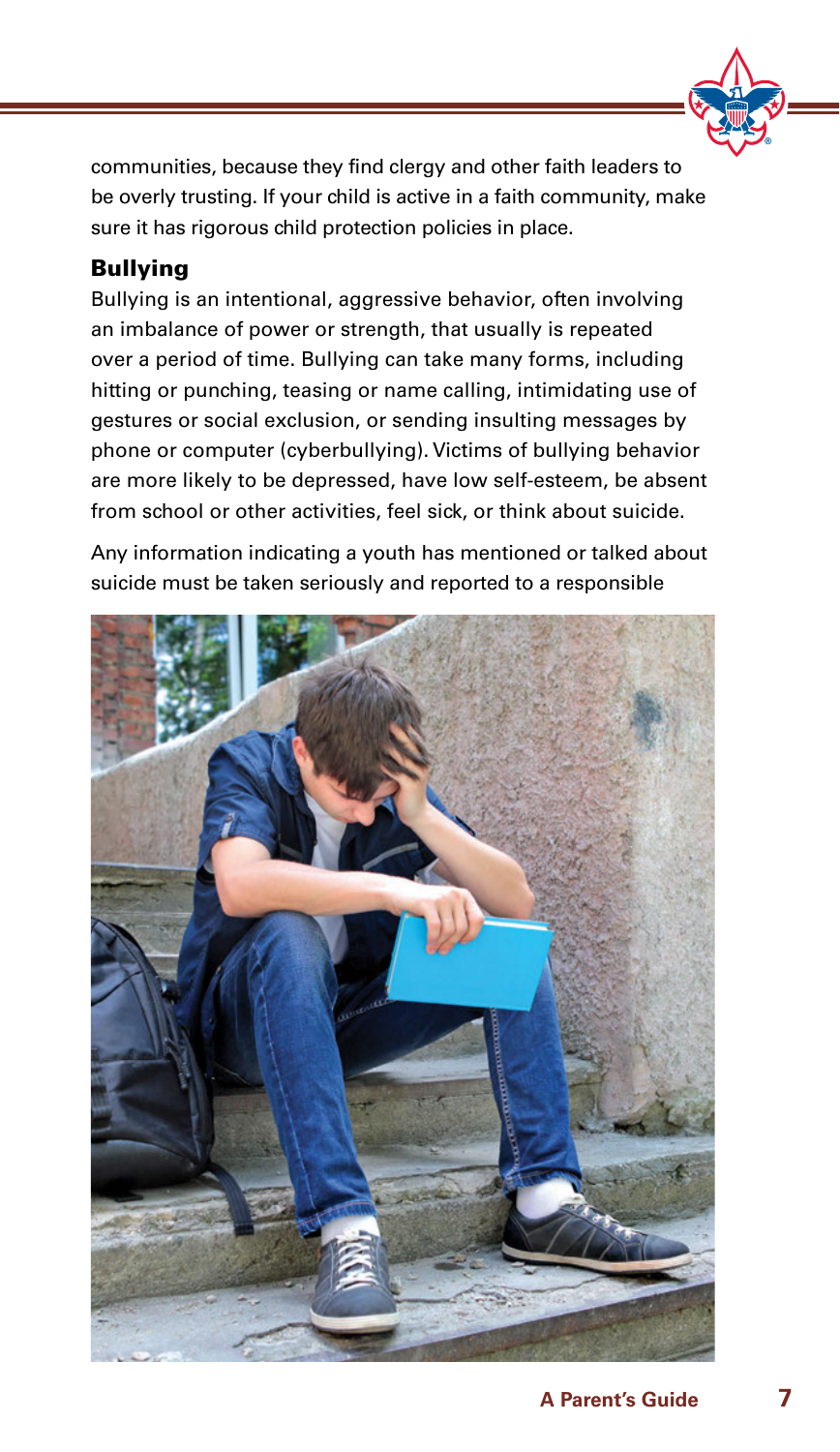leader, law enforcement, or suicide hotline (National Suicide Prevention Lifeline, [www.suicidepreventionlifeline.org](http://www.suicidepreventionlifeline.org), 1-800- 273-8255). If your child is being targeted, do not blame your child or tell him or her to ignore the behavior or engage in physical retaliation. Instead, listen carefully and report the bullying behavior to the people responsible for the program where bullying is occurring. For more information, please see the BSA's Bullying Awareness Web page at [www.scouting.org/](http://www.scouting.org/Training/YouthProtection/bullying.aspx) [Training/YouthProtection/bullying.aspx.](http://www.scouting.org/Training/YouthProtection/bullying.aspx)



#### Internet/Social Media Safety

Parents play a critical role in keeping children safe from those who use the Internet and social media to access and harm children. Parents can limit the danger by setting basic guidelines such as when children go online, what sites they can visit, and regular check-ins to see and discuss the choices that are being made with technology. Today's youth are spending more time than ever using digital media for education, research, socializing, and fun. To help families and volunteers keep youth safe while online, the BSA introduced the Cyber Chip. In developing this new tool, the BSA teamed up with content expert NetSmartz®, part of the National Center for Missing and Exploited Children® and training expert for many law enforcement agencies. Earning the Cyber Chip is a requirement for the Scout Rank. For more information, please see the BSA's Cyber Chip Web page at [www.scouting.org/Training/YouthProtection/CyberChip.aspx](http://www.scouting.org/Training/YouthProtection/CyberChip.aspx) and NCMEC's Netsmartz website at [www.netsmartz.org.](http://www.netsmartz.org)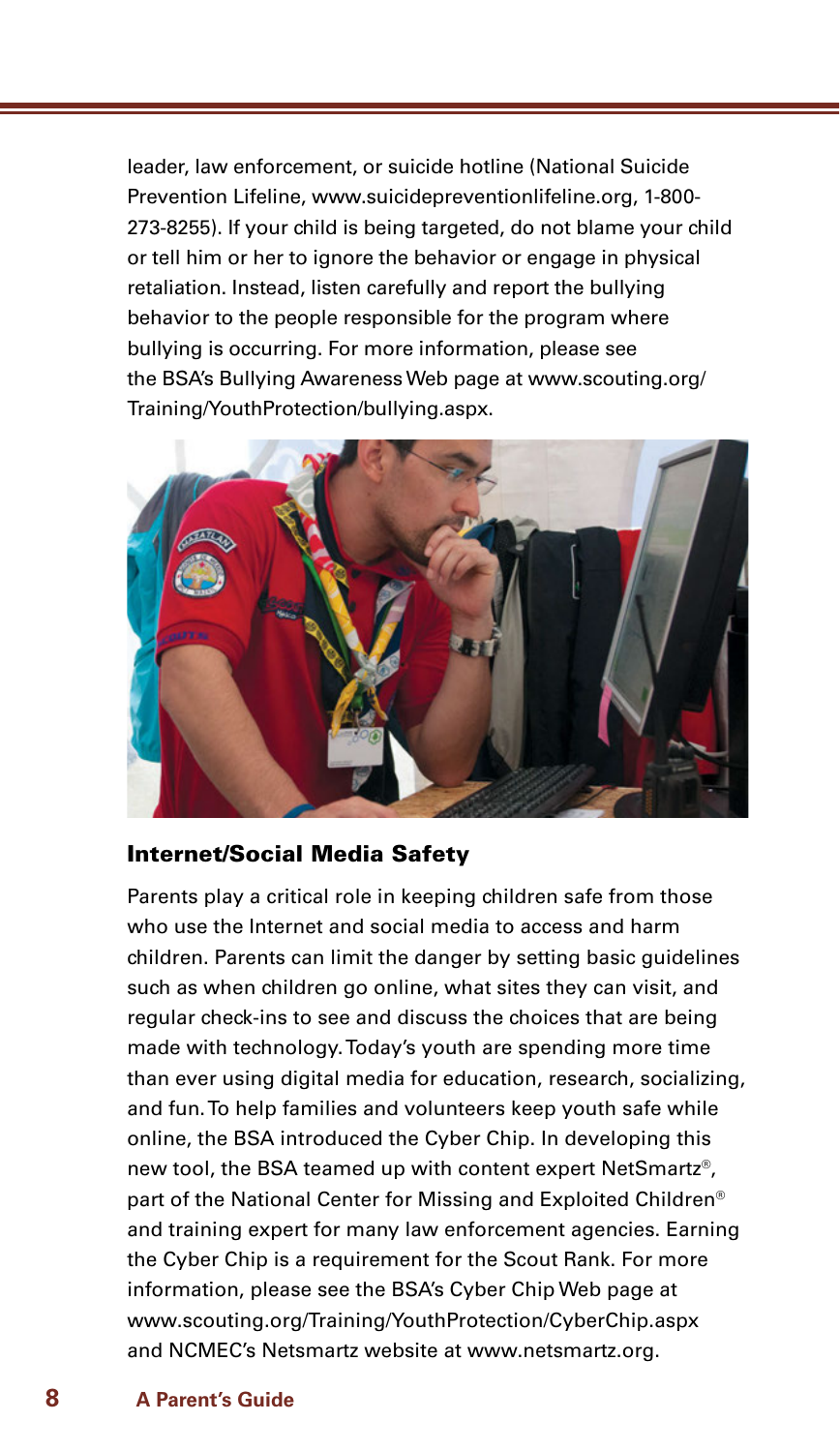

## Youth With Developmental Disabilities

Children with disabilities or behavioral problems are at greater risk of abuse than other children simply because offenders often target children they believe will be least likely to report abuse. Accordingly, while it is important to teach all children to recognize would-be abusers and to tell a trusted adult about abuse, this message is particularly important for children with disabilities.

# Signs That Your Child Might Have Been Abused

The best indicator of abuse is a disclosure by your child that someone hurt or scared him or her, or made him or her feel uncomfortable. Unfortunately, many children never speak of abuse, so it is important for you to have ongoing conversations with your child about personal safety and to give repeated reminders that he or she can tell you anything.

Each child's response to abuse is unique. Signs of stress frequently accompany maltreatment, but stress can have many causes. Other possible indicators of abuse include

- Sudden withdrawal from activities the child previously enjoyed
- Reluctance to be around a particular individual, especially in the absence of others
- Changes in behavior or in school performance, including lower grades
- Inability to focus or learning problems with no known cause
- Hypervigilance (excessive watchfulness as if anticipating something bad happening)
- Overly compliant behavior or an excessive desire to please

In addition, a child being sexually victimized may

- Have difficulty sitting or walking
- Complain of pain or itching in the genital or anal areas
- Use sexually explicit language or act out sexual behavior inappropriate for his age

If a child is abused by a parent, relative, sibling, or someone else close to you, it may be particularly difficult for him or her to disclose abuse to you and also difficult for you to accept. Studies show that children rarely lie about sexual abuse or other maltreatment. Accordingly, if your child discloses abuse or even expresses discomfort with a particular person or situation,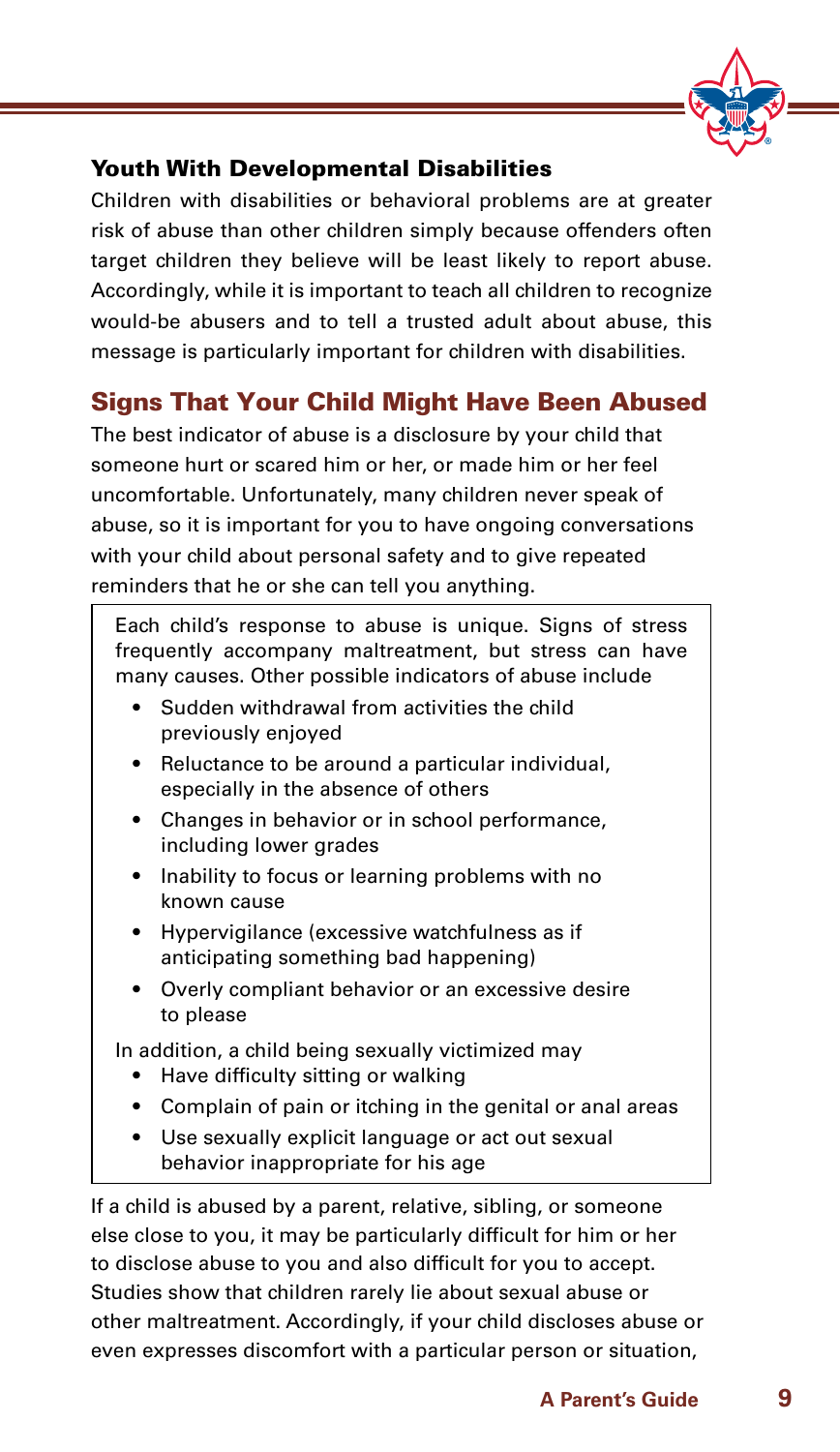always take that as your cue to act. Children communicate with us through their language, their behaviors, and their emotions. Communication about abuse is often subtle and indirect. A child may offer a disguised disclosure, saying something like, "I have a friend who...," in an attempt to gauge how an adult will react. The child who receives a helpful or sympathetic response is more likely to disclose any abuse experiences.

## Speaking With a Child Who Discloses or Indicates Abuse

When speaking with a child who discloses or indicates abuse, your role is to become the trusted adult. A good approach includes the following.

- Be an upstander; get involved.
- If you see something, stop it.
- If you know or suspect something, report it.
- If you are not sure, seek advice from an expert.

Pre-teens and teens, even those who act maturely, are vulnerable to manipulation by abusers, because they are still developing their reasoning skills and may not fully understand what is happening to them or how to end it. Adults who recognize this can better deal with a Boy Scout–age child who needs help. If a child does disclose abuse, it is important that adults respond calmly and in a supportive manner. Avoid statements that might indicate shame, blame, disbelief, disgust, or fear. If the abuse started or occurred much earlier, avoid asking a child why he did not tell anyone sooner. Tell the child it wasn't his or her fault, and express belief in the child's disclosure by simply stating, "I believe you." This will further support and validate the child's statement. Avoid asking children for detailed information. Ask basic, open-ended questions to discern the following information:

- Name and address of the alleged victim, if known
- Name and address of the alleged offender, if known
- Location of the alleged abuse
- Nature (e.g., sexual, physical, emotional) and extent of the alleged abuse
- Approximate date of the last incident (if an older child)

Adults should recognize that talking with children about maltreatment, especially sexual abuse, is not natural or comfortable for anyone; however, a child's first disclosure—and your response—may have lasting effects. If the child senses you do not want to hear about his or her experiences or senses that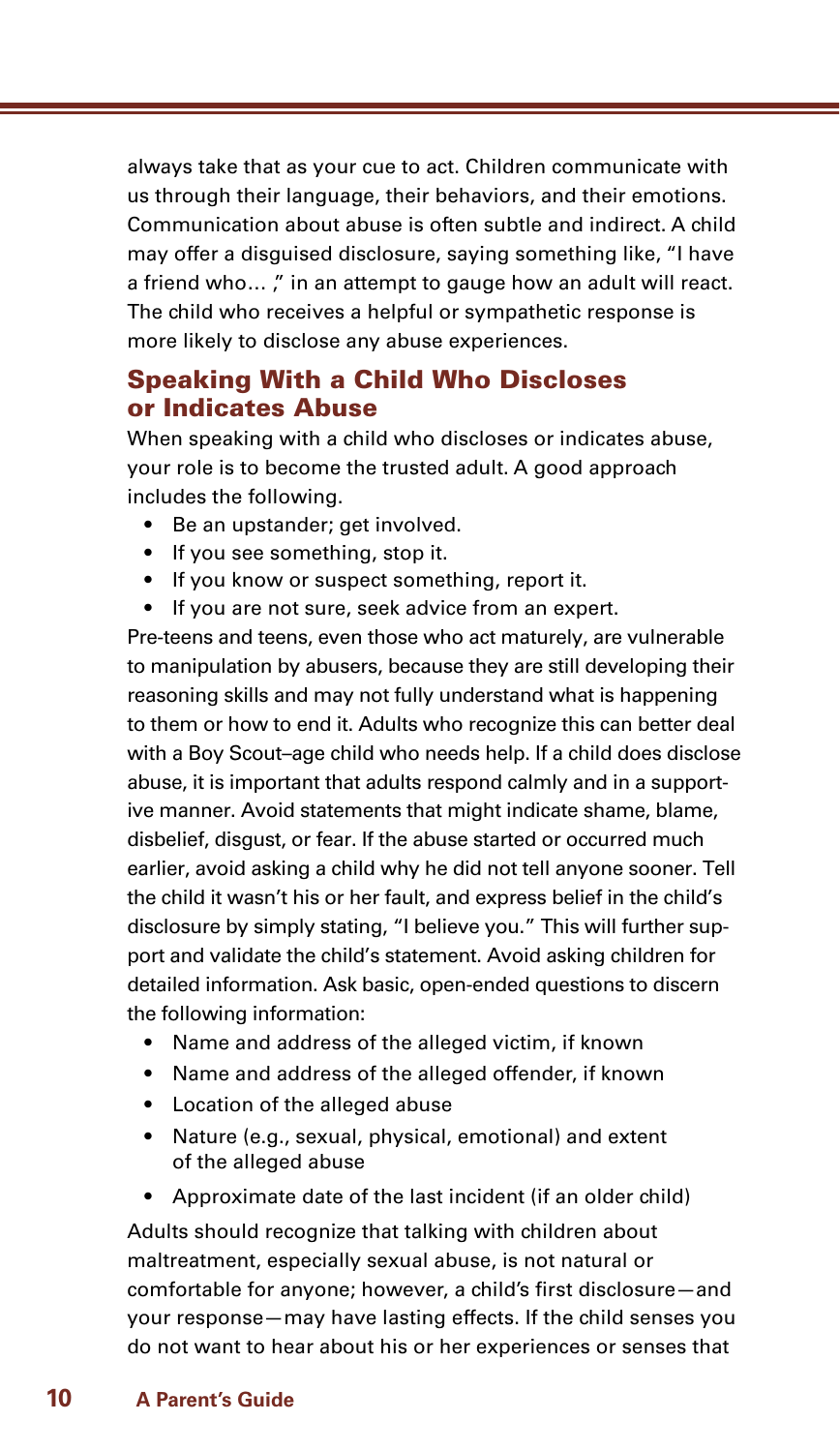

he or she is saying something wrong, the child might shut down. Simply let the child know that you believe him or her, you care, it wasn't his or her fault, and you want to help.

# The BSA's Barriers to Abuse

You should expect your child's Boy Scout troop to follow the Youth Protection policies put in place by the BSA to provide additional safety for your child and all who are involved in Scouting. These policies also protect adult leaders from the rare possibility of a false report. Scout leaders who are in positions of youth leadership and supervision outside of the Scouting program should follow these practices in those roles as well. You should discuss these policies with your child, so that you, your child, and leaders have a shared understanding of what is expected in Scouting.

**Two-deep leadership on all outings is required.** At minimum, two registered adult leaders, or one registered leader and a participating Scout's parent or another adult, are required for all trips and outings. One of these adults must be 21 years of age or older. All youth need to know that adults are there if needed.

**One-on-one contact between adults and youth members is prohibited.** In situations requiring a personal conference, the meeting is to be conducted with the knowledge and in view of other adults and/or youth.

**Two-deep leadership and no one-on-one contact between adults and youth members includes digital communication.** Leaders may not have one-on-one private online communications or engage one-on-one in other digital activities (games, social media, etc.) with youth members. Leaders should copy a parent and another leader in digital and online communication, ensuring no one-on-one contact exists in text, social media, or other forms of online or digital communication.

**Age-appropriate and separate accommodations for adults and Scouts are required.** *Tenting.* When camping, no one is permitted to sleep in the tent of a person of the opposite sex or an adult other than his or her own spouse, parent, or guardian. Assigning youth members more than two years apart in age to sleep in the same tent should be avoided unless the youth are relatives. *Shower Facilities.* Whenever possible, separate shower and latrine facilities should be provided for male/female adults and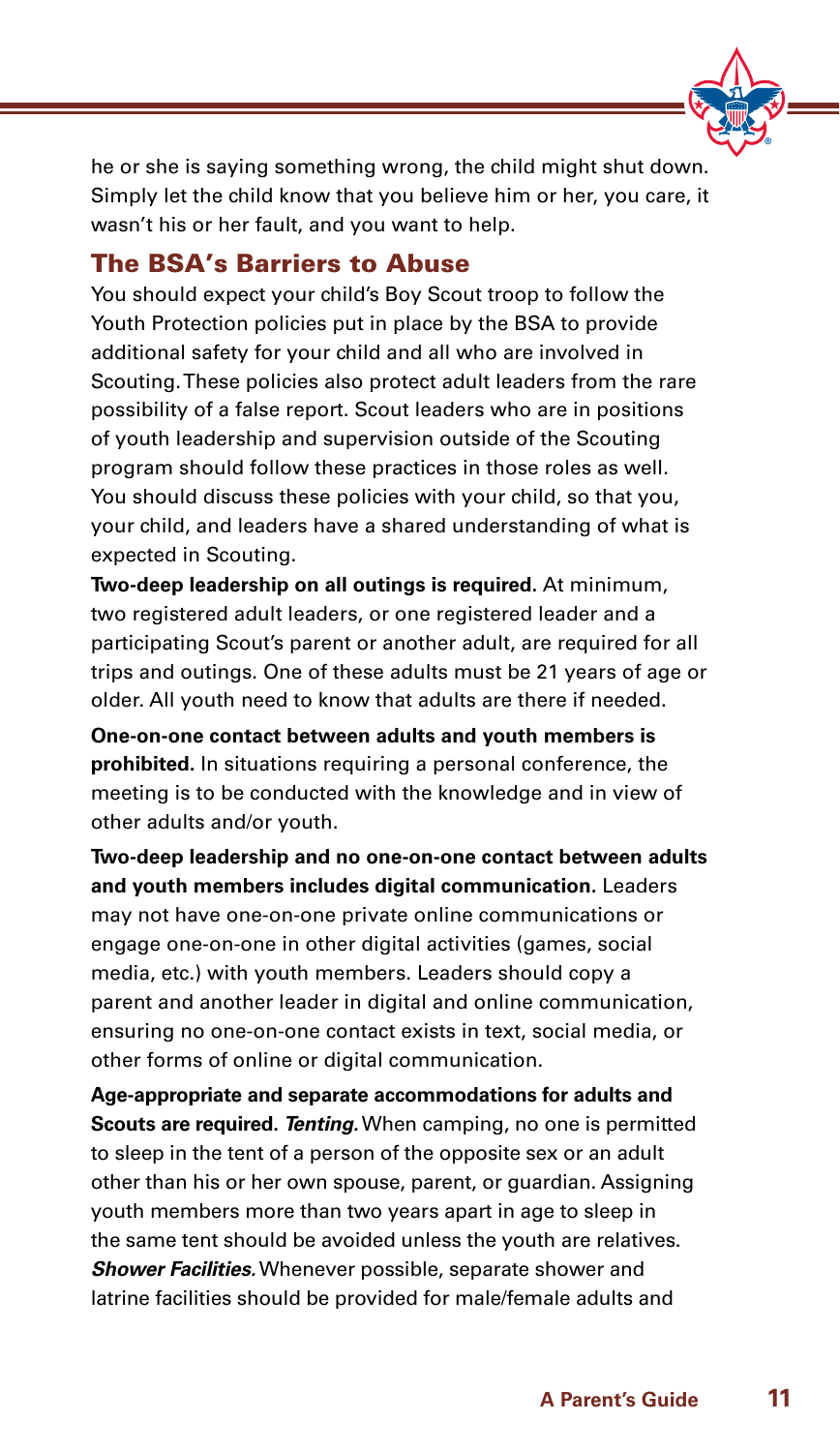male/female youth. If separate facilities are not available, separate shower times should be scheduled and posted.

**The buddy system should be used at all times.** The buddy system is a safety measure for all Scouting activities. Buddies should know and be comfortable with each other. Self-selection with no more than two years difference in age or with significant differences in maturity should be strongly encouraged. When necessary, a buddy team may consist of three Scouts. No youth should ever be forced into or made to feel uncomfortable by a buddy assignment.

**Privacy of youth is respected.** Adult leaders and youth must respect each other's privacy, especially in situations such as changing clothes and taking showers at camp. Adults may enter youth changing or showering areas only to the extent that health and safety requires. Adults must protect their own privacy in similar situations.

**Inappropriate use of smartphones, cameras, or imaging or digital devices is prohibited.** Although most Scouts and leaders use cameras and other imaging devices responsibly, it is easy to unintentionally or inadvertently invade the privacy of other individuals. The use of any device capable of recording or transmitting visual images in or near shower houses, restrooms, or other areas where privacy is expected is inappropriate.

**No secret organizations.** The BSA does not recognize any secret organizations as part of its program. All aspects of the Scouting program are open to observation by parents and leaders.

**Youth leadership is monitored by adult leaders.** Adult leaders must monitor and guide the leadership techniques used by youth leaders and ensure that BSA policies are followed.

**Discipline must be constructive.** Discipline used in Scouting must be constructive and reflect Scouting's values. Corporal punishment is never permitted. Disciplinary activities involving isolation, humiliation, or ridicule are prohibited. Examples of positive discipline include verbal praise and high fives.

**Appropriate attire for all activities.** Proper clothing for activities is required.

**No hazing.** Physical hazing and initiations are prohibited and may not be included as part of any Scouting activity.

**No bullying.** Verbal, physical, and cyberbullying are prohibited in Scouting.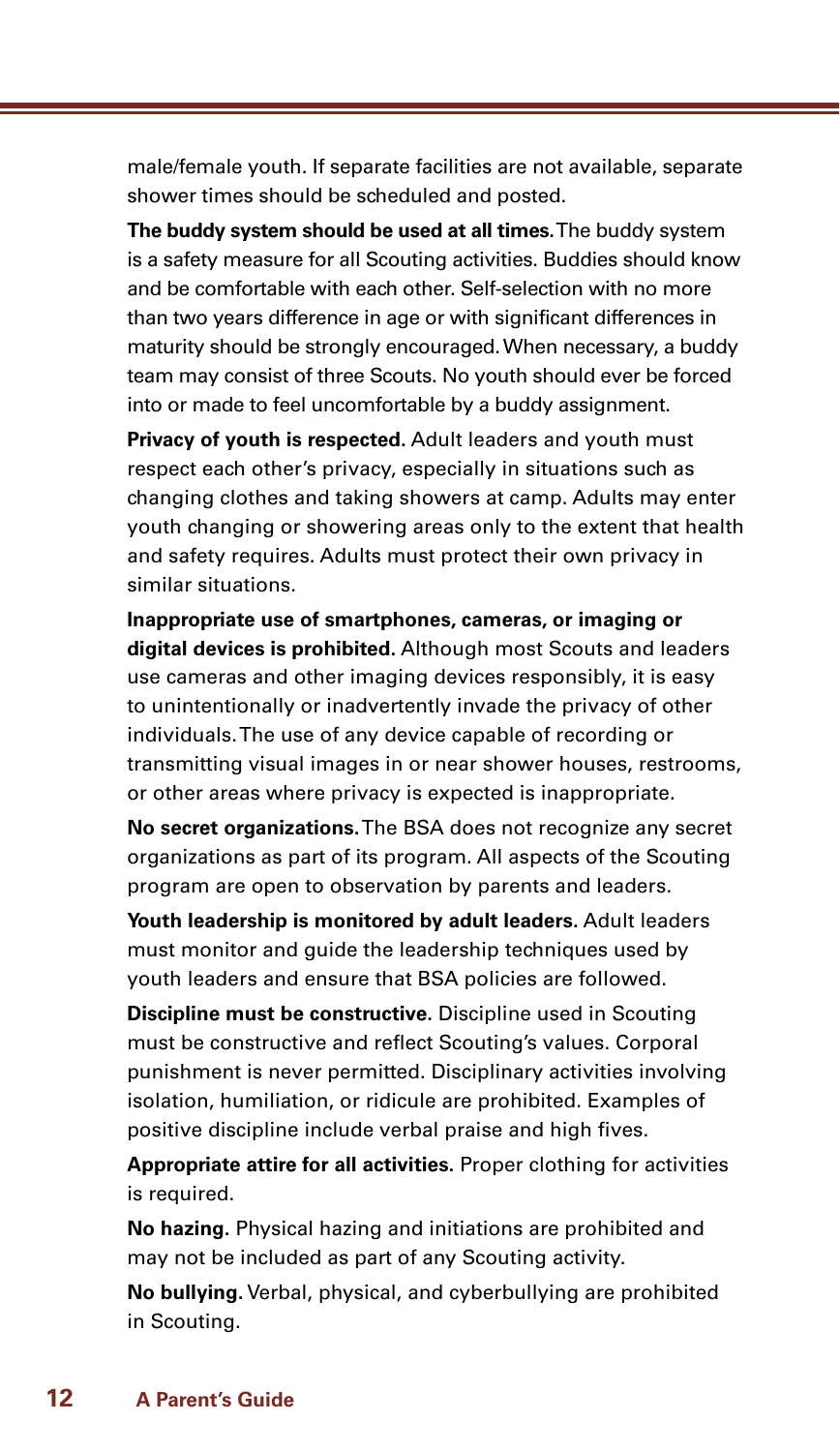

**All adult leaders and youth members have responsibility.** Everyone is responsible for acting in accordance with the Scout Oath and Scout Law. Physical violence, sexual activity, emotional abuse, spiritual abuse, unauthorized weapons, hazing, discrimination, harassment, initiation rites, bullying, cyberbullying, theft, verbal insults, drugs, alcohol, or pornography have no place in the Scouting program and may result in revocation of membership. For more information, please see the BSA's *Guide to Safe Scouting* and other Youth Protection resources.

Reporting Child Abuse and Violations of Policies All persons involved in Scouting have two required procedures for reporting Youth Protection–related incidents.

**Mandatory Report of Child Abuse.** All persons involved in Scouting shall report to local law enforcement any good-faith suspicion or belief that any child is or has been physically or sexually abused, physically or emotionally neglected, exposed to any form of violence or threat, or exposed to any form of sexual exploitation, including the possession, manufacture, or distribution of child pornography, online solicitation, enticement, or showing of obscene material. No person may abdicate this reporting responsibility to any other person. For more information, please see your state's reporting statutes on the Child Welfare Information Gateway website at [www.childwelfare.gov/systemwide/laws\\_policies/state/.](http://www.childwelfare.gov/systemwide/laws_policies/state/)

**Parents Reporting Violations of BSA Youth Protection Policies.** If you have reason to believe any of the BSA's Youth Protection policies have been violated, including mandatory reporting of abuse of a child, you must notify your Scout executive so he or she may take appropriate action for the safety of our Scouts.

If a Scoutmaster or someone else in Scouting is trying to convince your child that merit badges or other advancement are solely dependent on his or her approval, or if he or she is asking your child to do anything that seems inappropriate, please immediately contact your Scout executive.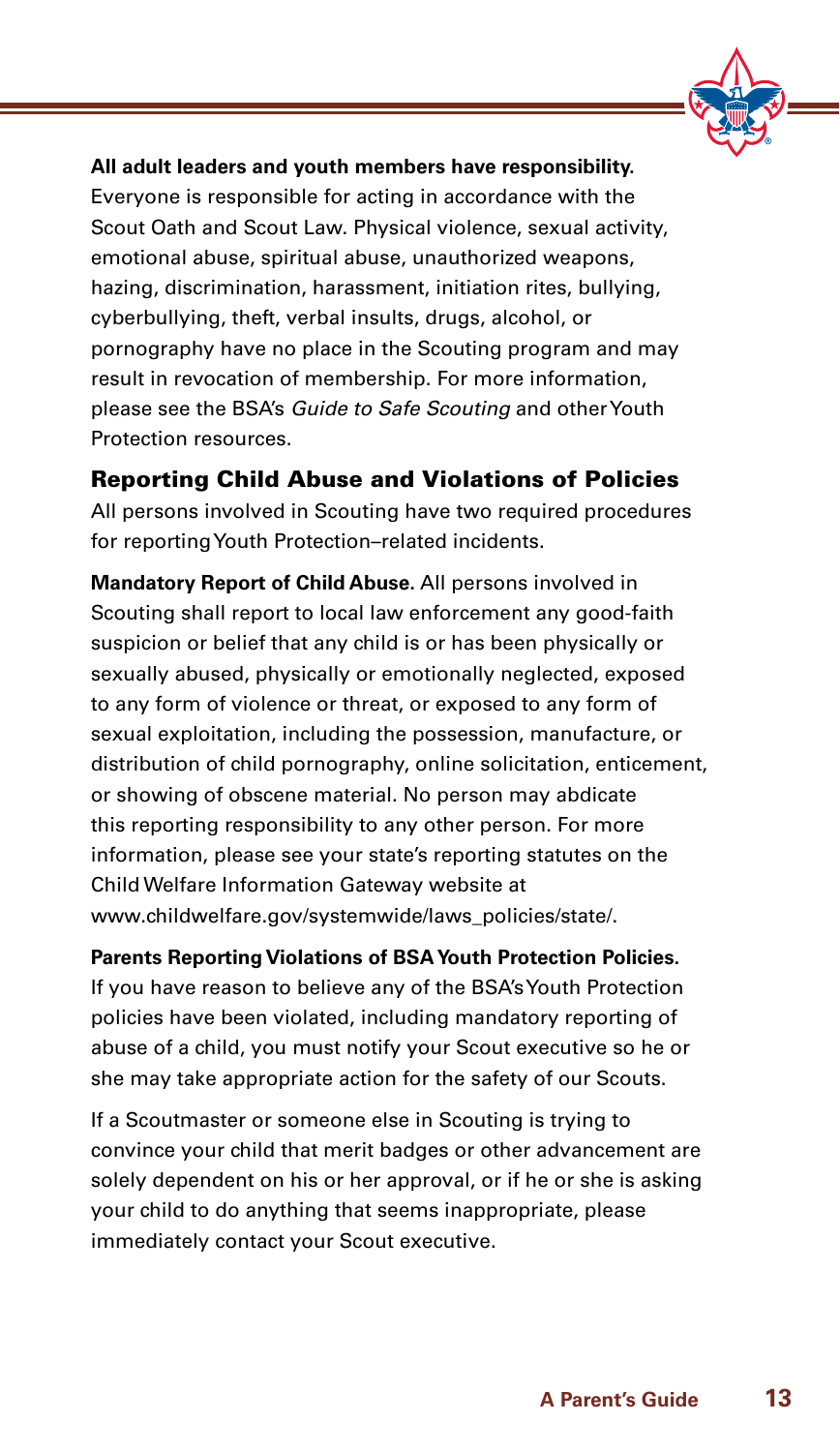#### Scouting-Required Steps to Reporting Child Abuse\*

- 1. Ensure the child is in a safe environment.
- 2. In cases of child abuse or medical emergencies, call 911 immediately. In addition, if the suspected abuse is in the Scout's home or family, you are required to contact the local child protective services office.
- 3. Notify the Scout executive, or the executive's designee during his or her absence. (Contact names and telephone numbers can be found using the BSA local council locator at [www.scouting.org/LocalCouncilLocator.aspx.](http://www.scouting.org/LocalCouncilLocator.aspx))
- **\*State laws may vary.**



Consider having a "Family Safety Night" at the beginning and the end of every school year or new activity. Reviewing rules about bike helmets, fire escape plans, and calling 911 should lead into conversations about personal safety awareness and online safety so that they can be treated like any other concern.

# **EXERCISES ON PERSONAL SAFETY AWARENESS**

Now that you understand the scope of the problem and how the BSA is working to keep children safe, let us focus on helping you empower your child. Concerned and connected caregivers are a strong component of all child abuse prevention strategies. You have an important role to play in prevention!

Many parents find it difficult to talk with their child about abuse. However, it is important to provide a foundation for a child to understand body ownership and encouragement to come to you with questions and concerns. The personal safety exercises in this section, to be used in conversations with your child, will help you with this process.

## Five Topics to Cover With Children

**NOTE:** Completing the exercises described within these pages fulfills the requirements for your son to earn his badge or rank and must be completed for each rank he earns.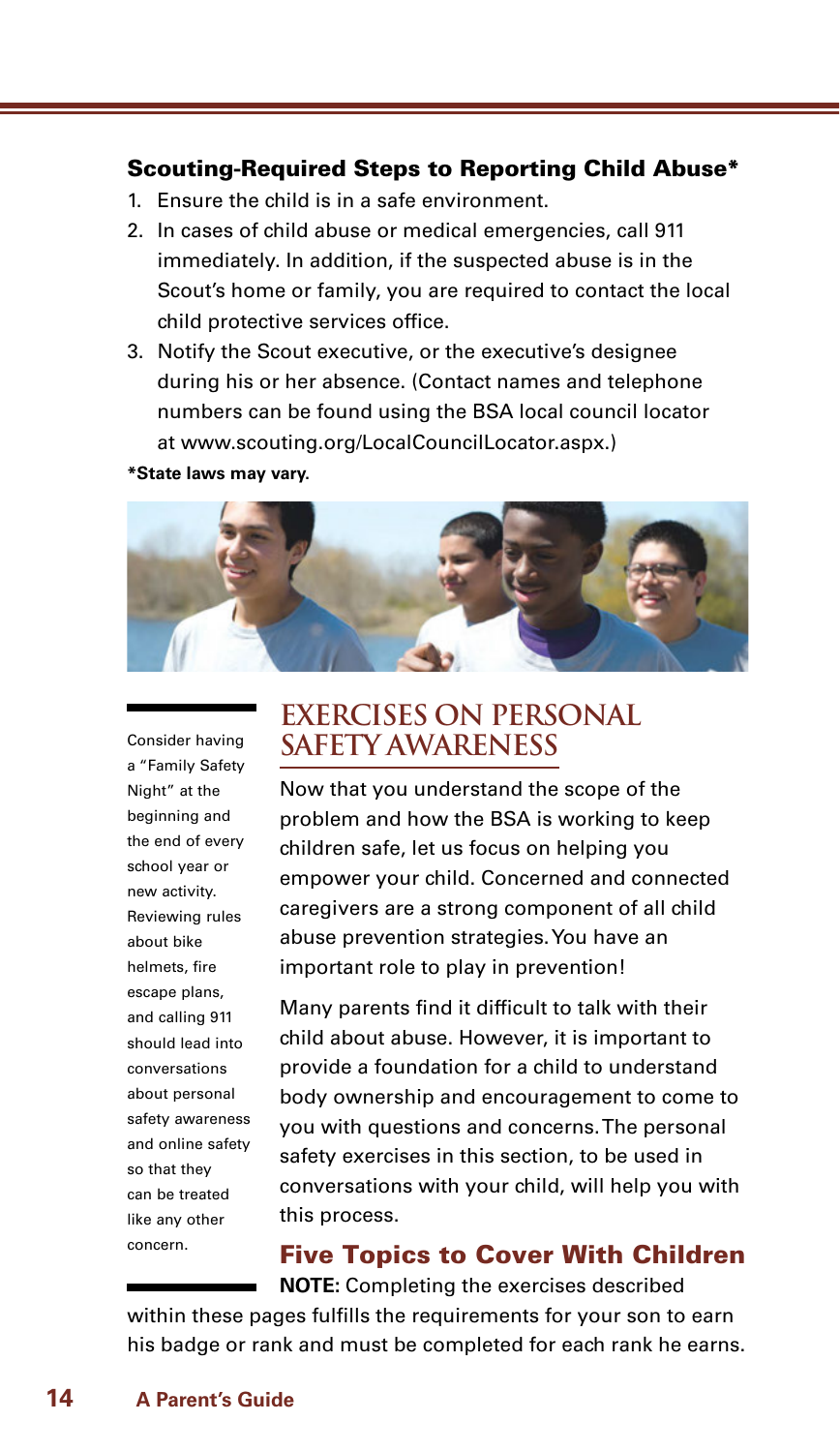

#### Network of Trusted Adults

Young people should have at least five adults you have identified to whom they can talk freely about their feelings and problems and who provide healthy attention and affection. A child who has such a network of trusted adults will be more difficult for a sex offender to groom. The list of five adults might change depending on the child's circumstances. Prior to Scouting or other activities, parents should discuss with their child who he or she will turn to if someone is violating a rule or making them uncomfortable.

**Try this exercise to help your child identify trusted adults.** Explain that a trusted adult is someone he or she knows well who is willing to listen and offer advice when needed. Have your child list a dozen adults with whom he or she has contact. Help your child determine the trusted adults. Explain that if a situation occurs where a trusted adult is needed, he or she needs to remember this list. And if one of the people on the list cannot help, or is the one causing the problem, he or she should go to another.

Ask your child these questions, making sure the options are understood (samples responses are given).

*"What if a boy in your troop is trying to 'initiate' new members and he won't listen to you when you tell him firmly that it is against the rules?"* I could talk to my troop leader about it privately. He has said that safety is a priority for him. I could trust him to make sure new members are treated properly.

*"What if your tent mate goes along with the 'initiation' that you know is wrong? What should you do?"* I would need to be an upstander and tell him he shouldn't be doing this. I would report this to my troop leader when safe to do so.

*"What if one of your trusted adults is making you feel unsafe or uncomfortable?"* I am allowed to say NO to any adult who makes me feel afraid, confused, or unsafe. I would say NO and then contact one of the other adults on my list to get help.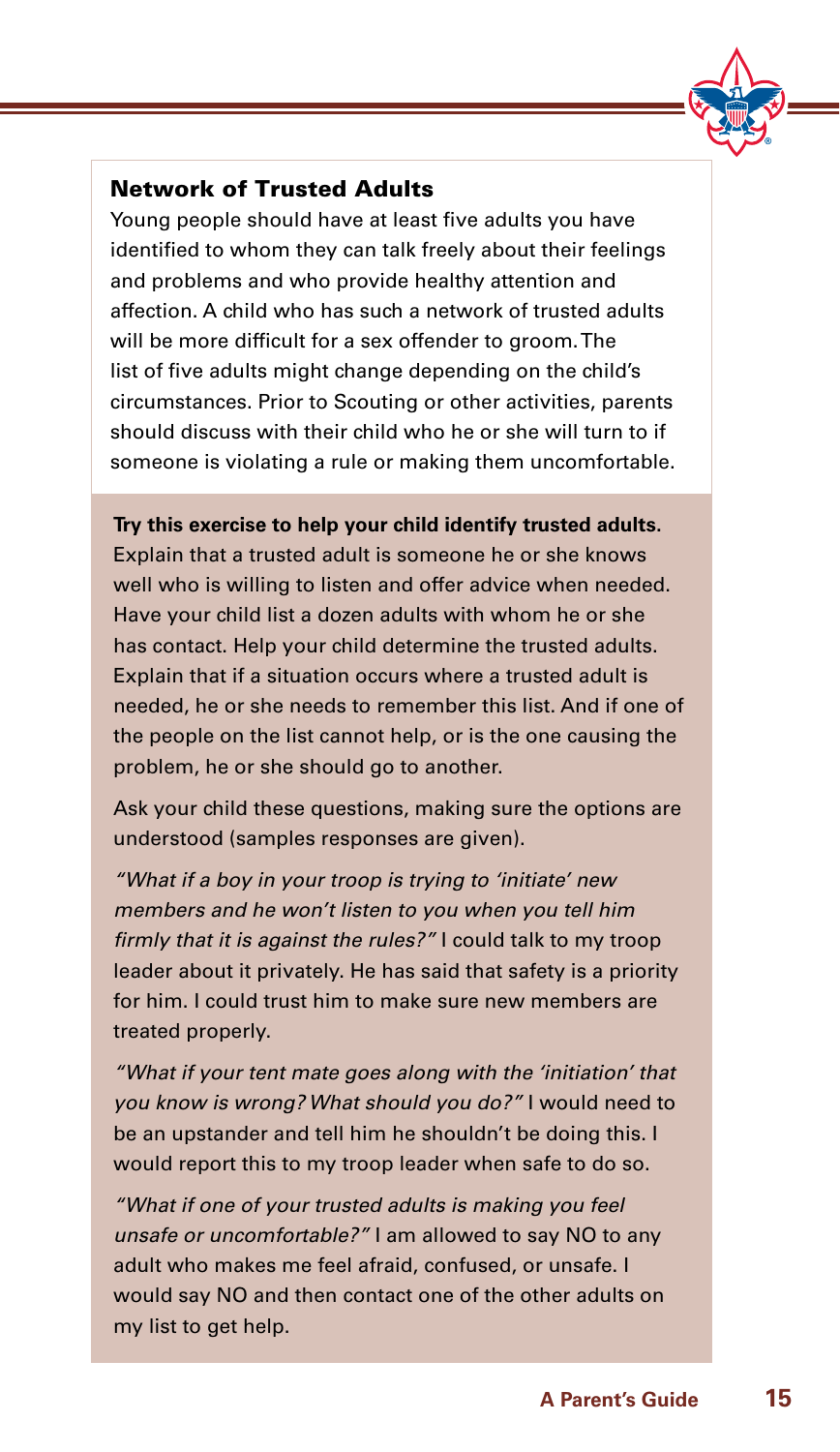#### Check First

Many abusers are known to the child as a family friend, relative, or other youth, so it is important to focus safety messages on the behavior of a person, not the relationship to the child. Teach your child to check with you first before agreeing to go anywhere with another person. Tell your child never to go anywhere with anyone who will not let him or her check with you first. If the person refuses, your child has the right to step back from the person, make noise, run away, and tell someone.

Tell your child that your permission is required before he or she may accept an invitation from a Scout leader or another parent to an activity outside of Scouting and that all such invitations must be reported to you. The BSA recommends that parents insist that two adults are present (two-deep leadership) when authorizing non-Scouting activities for their children.

#### **Try this exercise to help your child remember to check**

**first.** Discuss times when your child should always come to you before going somewhere with someone. Include such situations as going into a house or vehicle, changing plans, being offered gifts, and being asked for help.

Talk through scenarios like the following.

*"What if a neighbor asks you to come into his house to see his new gaming system?"* I would tell him that I need to check with you first. I would come home and check first before I went over to their house.

*"What if you are leaving the mall by yourself and a man asks you to help carry his packages?"* I would say "Sorry" and walk quickly away. I know that being helpful is a Scouting value, but I also know that adults should ask other adults for help.

*"What if a teacher invites you to his home to play one-onone basketball after a group study session?"* I need to check first before changing my plans so that my parents know where I am. I would also make sure I could bring one or two others from the group along.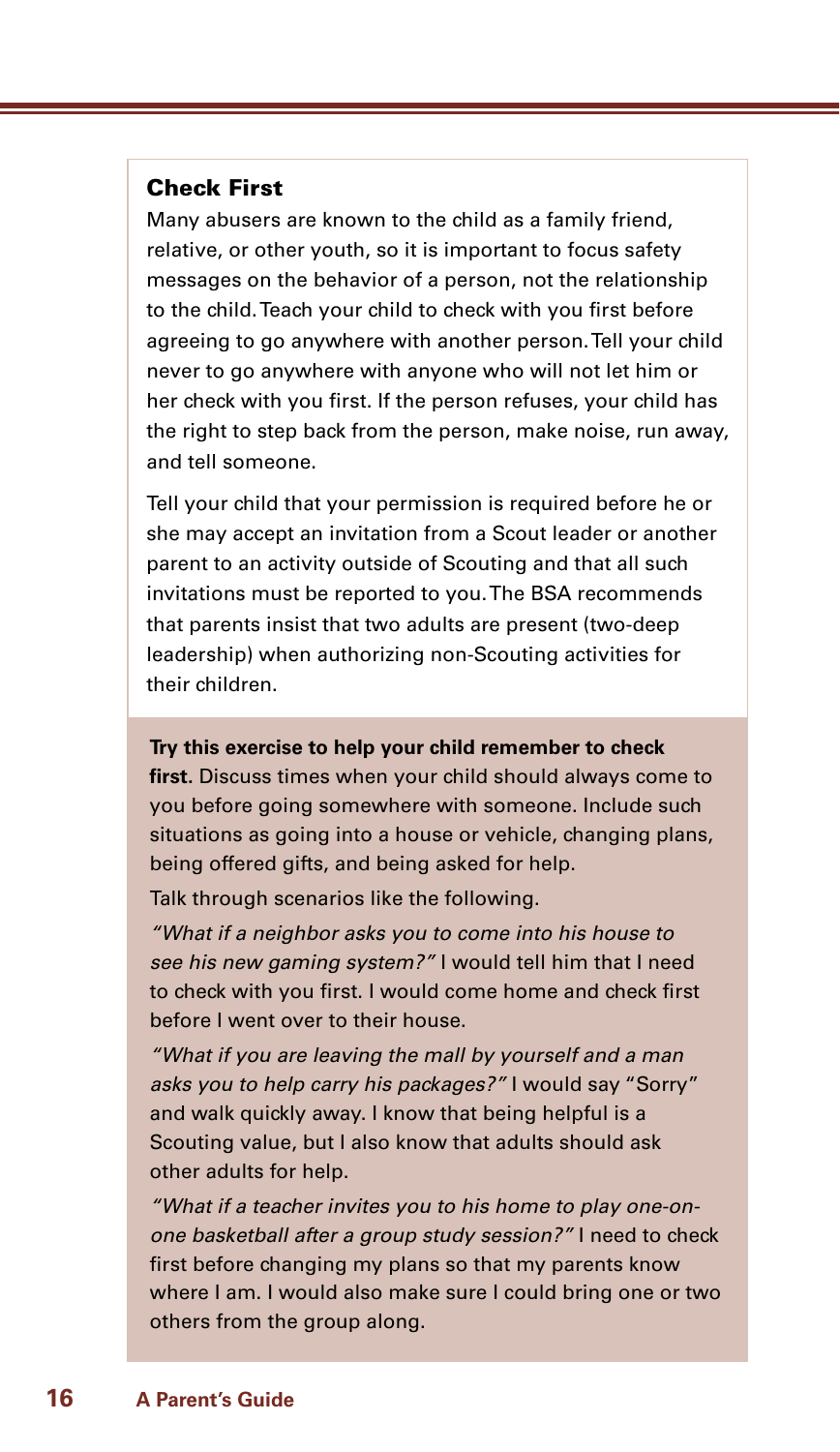

Trust Your Gut Instinct—The "Uh-Oh" Feeling Animals and humans have a gut instinct that helps keep us safe. Teach your child to listen to that "uh-oh" feeling that might occur if your child is in a place that does not feel right or with a person who is making him or her feel confused or scared. Encourage your child to go to a trusted adult if the "uh-oh" feeling starts.

**Try this exercise to help your child learn to trust his or her gut instinct.** Tell your child that any time someone makes his or her "uh-oh" feeling start, he or she has your permission to take some big steps back and say "NO," and then go tell a trusted adult what happened. Explain that stepping back can give him or her room to think and move. Then have your child practice taking big steps away from a person and saying "NO" in a firm voice.

Discuss the following situations with your child.

*"What if, during an overnight, one of your adult leaders, as part of a 'secret club,' asks members of the troop to join him for a night swim without swimsuits?"* My gut instinct would tell me this is wrong. I would say no in a firm voice to set a boundary and then tell my other leader what happened.

*"What if someone drives up, gets out of their car, and starts walking toward you to ask you for directions?"* My gut instinct would tell me to be cautious, because I know adults should ask adults for help. I know I would need to check first. So I would start moving away from the person, say that I have to check first, and go quickly to one of the adults in charge.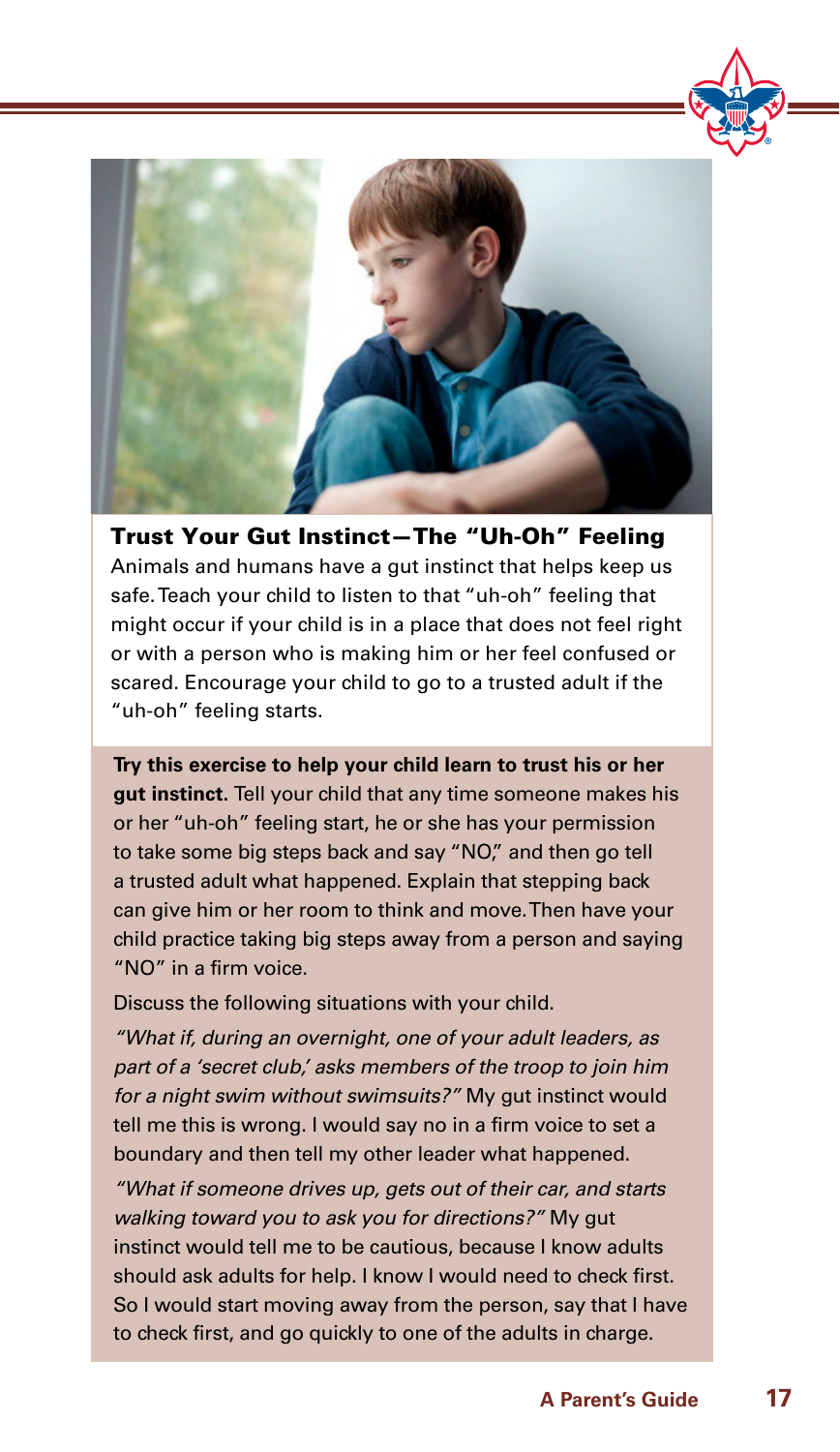#### Secrets and Surprises

Sex offenders often try to groom children by convincing them to keep secrets about activities that they would not want their parents to know about (drinking, smoking, pornography, etc.). If the child wants to keep those activities secret, he or she might also see any abuse as something to keep secret. Your child must feel like he or she can come to you and be heard about little concerns as well as big problems. Tell your child it is not OK for people to ask him or her to keep a secret from you or another caregiver. Give your child a simple, automatic solution. Let your child know that he or she can come to you about anything and that you will still love and support him or her.

**Try this exercise to help your child discern the difference between secrets and surprises.** Tell your child that a secret is something that is hidden from others. A surprise is something that we keep quiet about for a short period of time and then everyone finds out together, like what you bought someone for his or her birthday. Surprises are usually OK, but secrets can be harmful if they cover up something unsafe or scary. Tell your child that if he or she is not sure that something is a secret or a surprise, he or she can always ask you or a trusted adult. Ask your child to suppose that a friend found a way to get into an abandoned building and wanted your child to help start a secret clubhouse there. Ask your child how this secret could lead to trouble. (Abandoned buildings can be dangerous; trespassing is illegal.) Lead your child to see that he or she should tell you about the secret place so you can alert the authorities to block access to the building. Ask your child what if he or she found a gun? Would anything change about what he or she should do?

Ask your child what to do in the following situations.

"*What if someone you know asks if he can email you a secret picture?"* I would tell him that I don't want him to send it. If he sends it anyway, I would check with you first before opening the email. (For additional information, please see the BSA's Cyber Chip tool and resources at www.scouting.org/Training/ YouthProtection/CyberChip.aspx and the NetSmartz Scouting Portal at [www.netsmartz.org/scouting](http://www.netsmartz.org/scouting)).

*"What if a counselor at an overnight camp starts leaving secret gifts for you on your pillow?"* It would seem weird to be the only one getting secret gifts. My gut would likely tell me I need to talk about it with another adult in charge.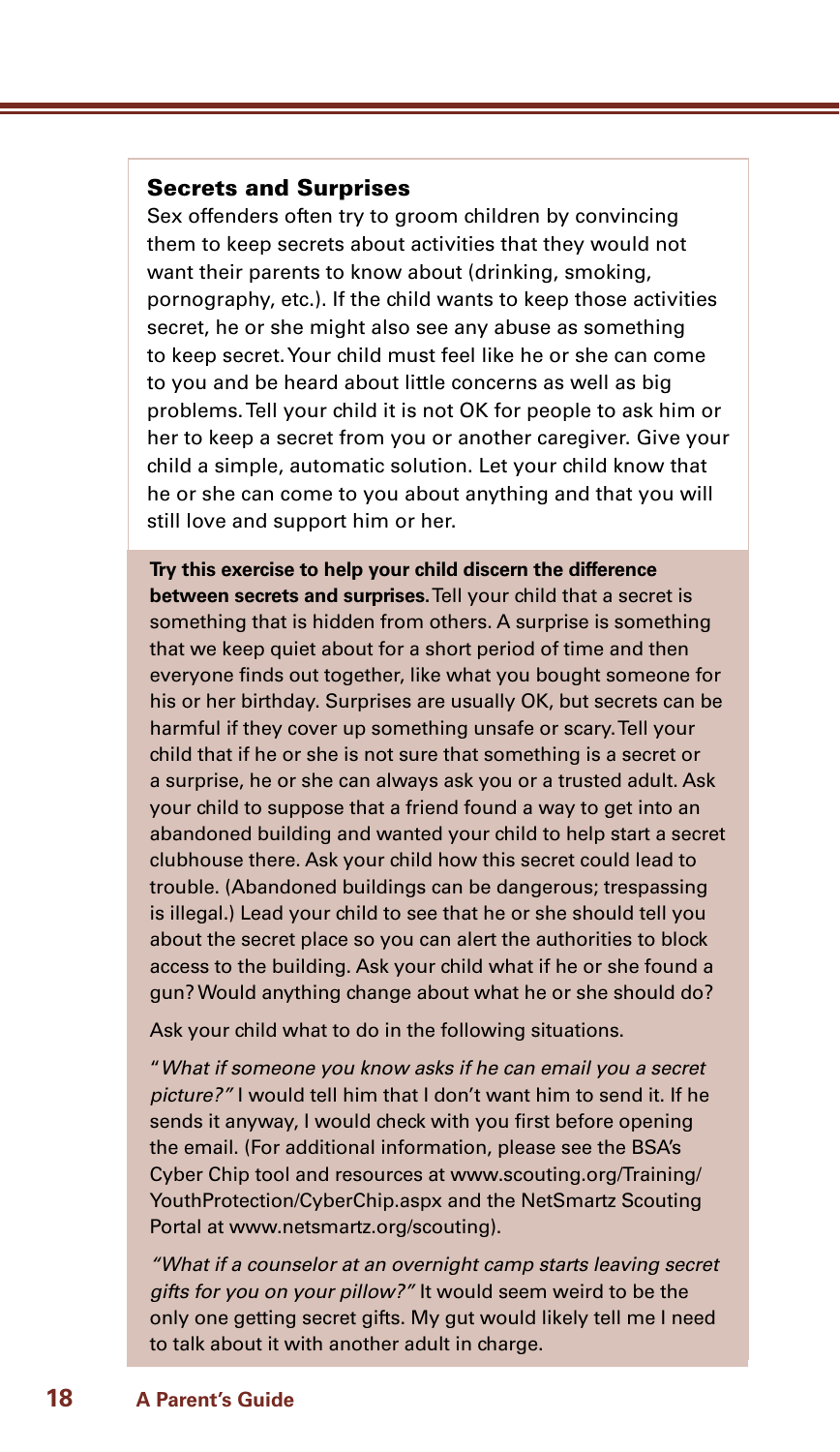

### Talk About Touches and Private Parts

By this age, parents should have discussed with their children the names of their body parts and their biological functions. Young people should be told that the parts of their body covered by their swimsuit are their private parts and they have the right to say no to being touched there. Body parts should be called by their appropriate names to assist in developing a healthy and positive body image. Encourage your child to say no and then tell you if someone tries to touch or look at his or her private parts or wants him or her to touch or look at their private parts.

It is important to remind children that if they get tricked into a scary or confusing touch or if they freeze and are unable to say no, it is OK and not their fault. Children should be encouraged to tell as soon as they feel comfortable doing so. Keep the lines of communication open by reminding them that they can talk to you about touches, even a long time after something happened.

**Try this exercise to help your child resist someone who is trying to touch his or her private parts.** Pose these scenarios with him or her, and then discuss the solutions.

*"What if an older guy starts to wrestle with you, but then the wrestling turns into private part touching?"* I would say no in a strong voice and back away quickly. I would be sure to let you know what happened.

*"What if that same guy yells after you as you are leaving that you should keep what happened a secret?"* That would prove that what he did was no accident. I would make sure I told you about it right away. Not only could I help prevent it from happening again, but I may be able to help other people he is targeting who don't have someone to tell.

*"What if you are at a party and you see some of your friends carrying someone who isn't awake into a room?"* I would make sure the person is OK. If it seems like the person is being forced to do something sexual, I would be an upstander and find a few friends to help me support the rights of the person being targeted. I would also alert the authorities.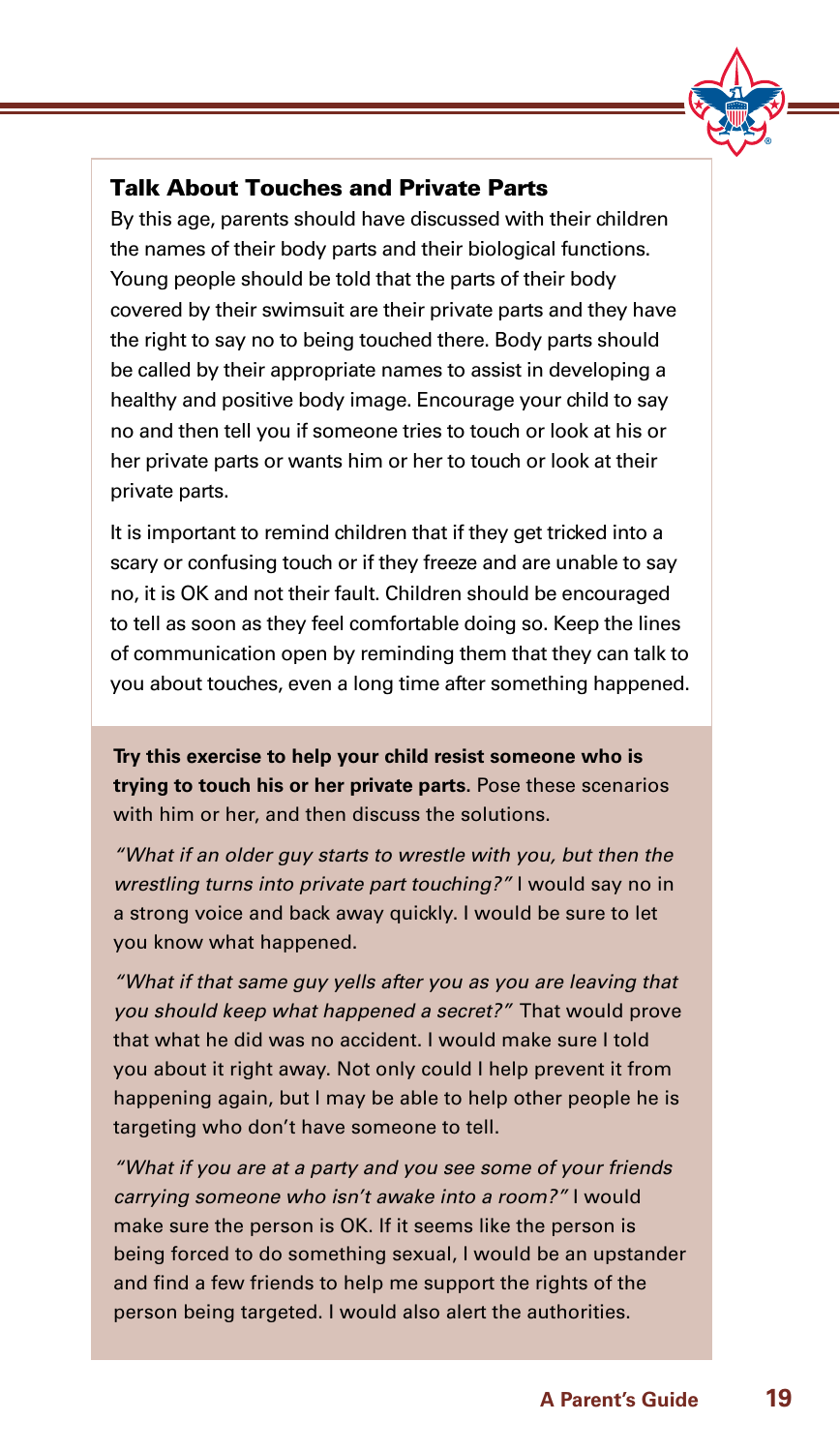

# Putting It Together

Reviewing these five personal safety rules and allowing your child to design his or her own "What If" games can help make personal safety awareness less scary and more accessible for your child and the whole family. The most important points to make sure your child knows are as follows:

- Form a net of trusted adults.
- Check first with a parent or trusted adult.
- Trust your gut feelings and instincts when something feels wrong.
- No secrets, only surprises.
- Talk about touches. Know the names of your private parts; it is important.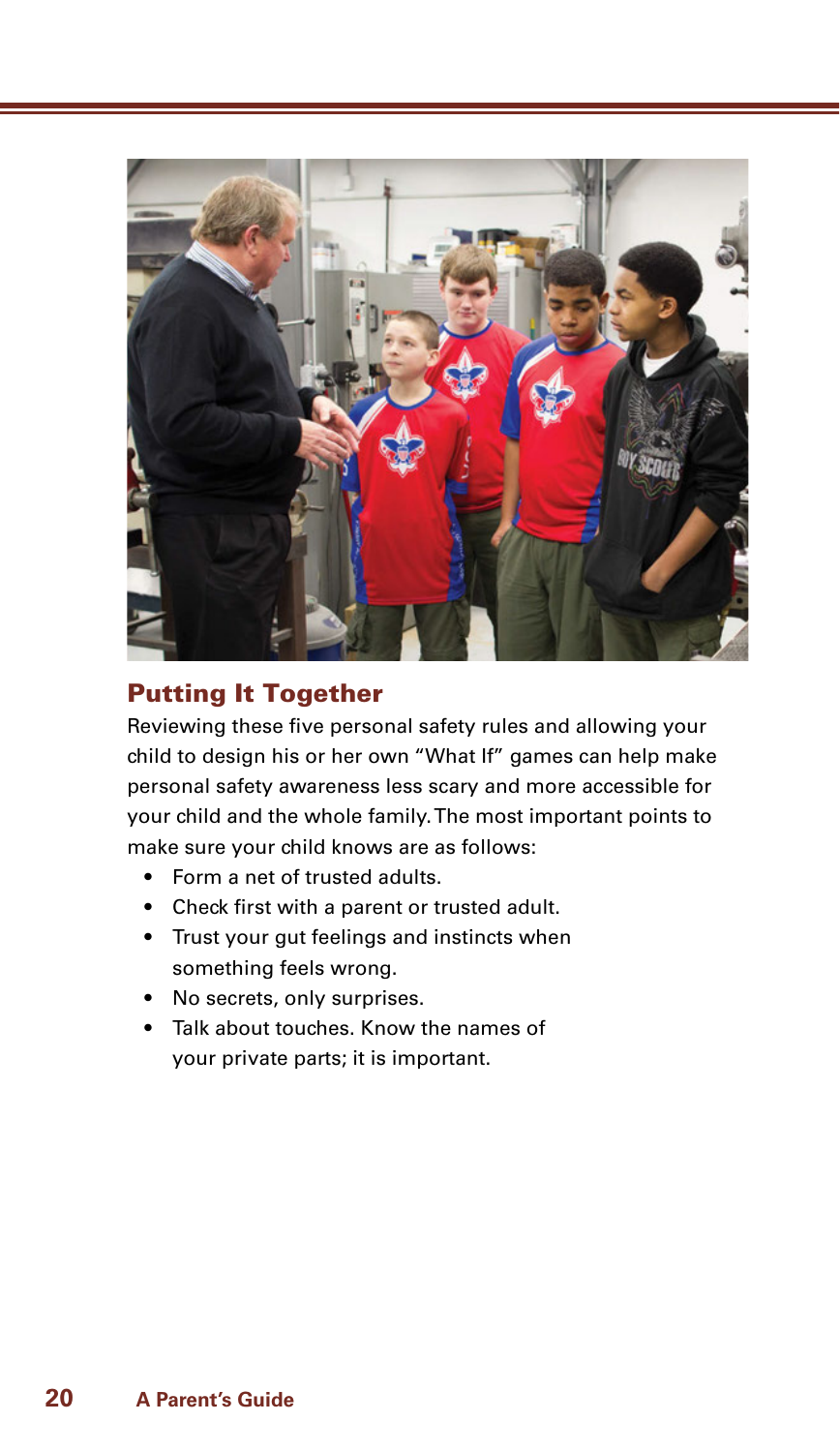# **ADDITIONAL RESOURCES**

The *Guide to Safe Scouting* exists to help members of the BSA conduct Scouting activities in a safe and prudent manner. It can be accessed online at [www.scouting.org/scoutsource/](http://www.scouting.org/scoutsource/HealthandSafety/GSS.aspx) [HealthandSafety/GSS.aspx](http://www.scouting.org/scoutsource/HealthandSafety/GSS.aspx).

Find your nearest BSA local council using scouting.org's **Local Council Locator** feature at [www.scouting.org/](http://www.scouting.org/localcouncillocator.aspx) [localcouncillocator.aspx](http://www.scouting.org/localcouncillocator.aspx).

The **National Council's Youth Protection Team** can be contacted by email at [Youth.Protection@scouting.org](mailto:Youth.Protection%40scouting.org?subject=A%20Parent%27s%20Guide%20resources) or by telephone at 972-580-2000.

# BSA Youth Protection Materials

Along with this booklet, the Boy Scouts of America has a variety of materials for use by Boy Scout troops.

**"A Time to Tell"** is a video, aimed at boys ages 11 to 14, that portrays common situations in which sexual abuse can occur. The video discusses ways that Scouts can recognize the strategies molesters use, respond to their attempts at molestation, and report any such attempts. Topics covered include abuse by adults and by other youth, Internet safety, and bullying. The BSA encourages each Boy Scout troop to view the video annually. "A Time to Tell" is available to parents as well as Scout leaders. To facilitate discussion of the video, guides in both English and Spanish can be found online at [www.scouting.org/scoutsource/sitecore/content/Scouting/Training/](http://www.scouting.org/scoutsource/sitecore/content/Scouting/Training/YouthProtection/BoyScout.aspx) [YouthProtection/BoyScout.aspx](http://www.scouting.org/scoutsource/sitecore/content/Scouting/Training/YouthProtection/BoyScout.aspx).

To help families and volunteers keep youth safe while online, the BSA introduced the **Cyber Chip** in conjunction with NetSmartz®. The material is tailored at each grade level for age-appropriateness. Go to [www.scouting.org/cyberchip.](http://www.scouting.org/cyberchip)

For Scouting's leaders and parents, the BSA has a video training session, **Youth Protection Guidelines: Training for Volunteer Leaders and Parents.** This is available from your local BSA council, with regular training sessions scheduled in most districts.

In addition to the video-based training, **Youth Protection training** is available on the BSA's website at [www.scouting.org/Training/](http://www.scouting.org/Training/YouthProtection.aspx) [YouthProtection.aspx.](http://www.scouting.org/Training/YouthProtection.aspx) The training addresses many questions Scouting volunteers and parents have regarding child sexual abuse.

In addition to these video and online materials, the BSA provides Youth Protection information to its members and families through *Boys' Life* **and** *Scouting* **magazines.**

For **more information** on Youth Protection, visit [www.scouting.org/](http://www.scouting.org/Training/YouthProtection.aspx) [Training/YouthProtection.aspx](http://www.scouting.org/Training/YouthProtection.aspx).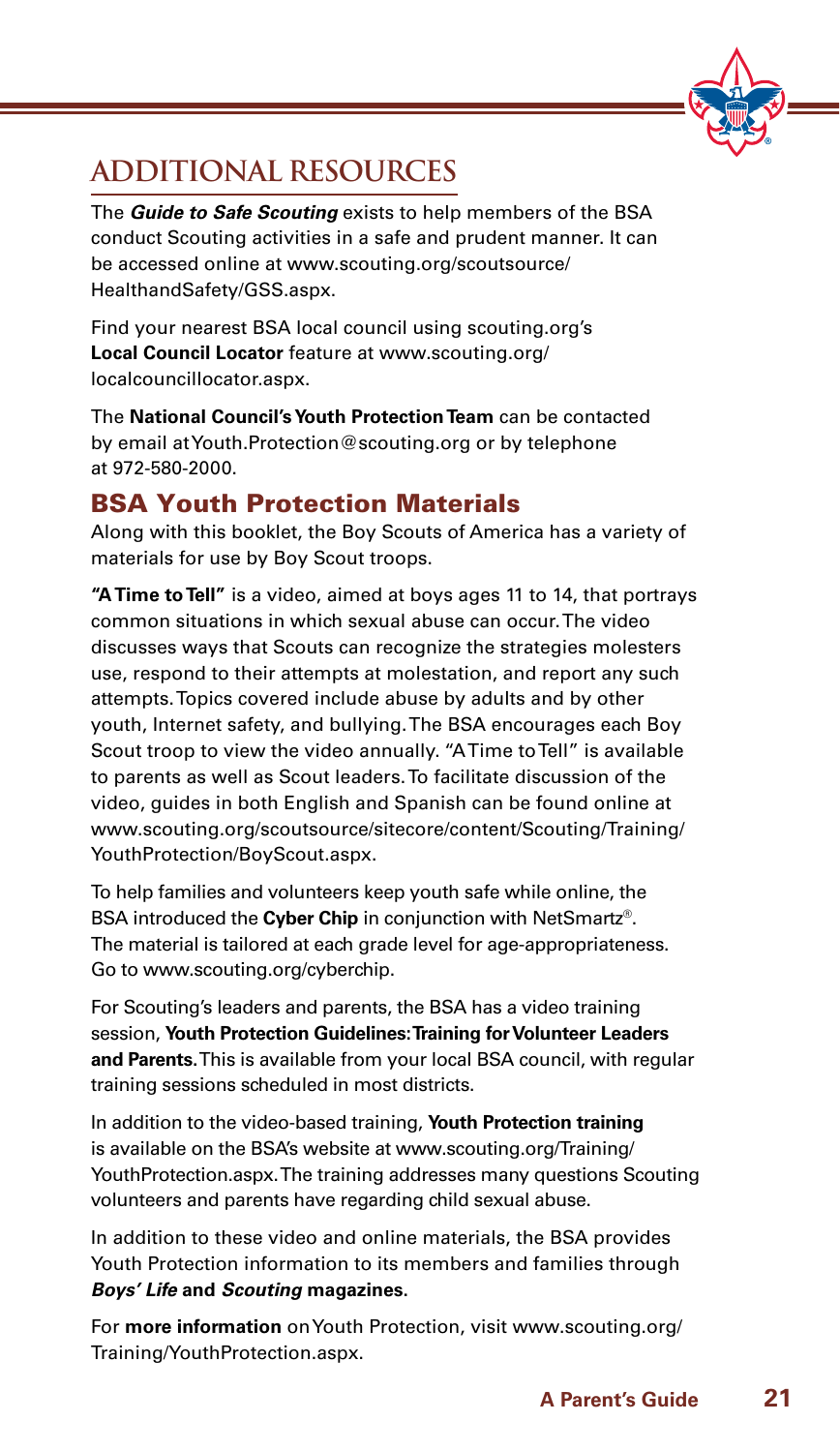## Recommended Reading Books for Pre-Teens and Teens

*Life Freaks Me Out: And Then I Deal with It* by K. L. Hong (Personal memoir about being a teenager and lessons learned along the way)

*Words Wound: Delete Cyberbullying and Make Kindness Go Viral* by Justin W. Patchin and Sameer Hinduja (Practical ideas to help teens recognize and prevent online bullying)

*Katie.com: My Story* by Katherine Tarbox (A teenager's true story about her own experience with Internet exploitation)

### Books for Adults

*How to Talk So Kids Will Listen & Listen So Kids Will Talk* by Adele Faber and Elaine Mazlish (Tested strategies to use for better parent/ child communication)

*Parents Preventing Abuse* by Dr. Jaime Romo (E-book that guides parents to mitigate the conditions that allow child sexual abuse and prevent abuse of their children)

*Protecting the Gift: Keeping Children and Teenagers Safe (and Parents Sane)* by Gavin De Becker (How to help nurture your child's gut instinct as a protective factor; suitable for teens and parents)

*Reaching Teens (Strength-Based Communication Strategies to Build Resilience and Support Healthy Adolescent Development)* by eds. Dr. Kenneth R. Ginsburg and Dr. Sara B. Kinsman

## Other Sources of Child Abuse Prevention Information

**Gundersen National Child Protection Training Center**

Winona State University Maxwell Hall, 2nd Floor Winona, MN 55987 Telephone: 507-457-2890 [www.gundersenhealth.org/ncptc](http://www.gundersenhealth.org/ncptc)

#### **ChildHelp USA**

4350 E. Camelback Road Building F250 Phoenix, AZ 85018 Telephone: (480) 922-8212 [www.childhelp.org](http://www.childhelp.org)

#### **Child Welfare Information Gateway**

1250 Maryland Ave., SW, 8th Floor Washington, DC 20024 Telephone: 800-394-3366 [info@childwelfare.gov](mailto:info%40childwelfare.gov?subject=Need%20information%20about%20child%20abuse%20information) [www.childwelfare.gov](http://www.childwelfare.gov)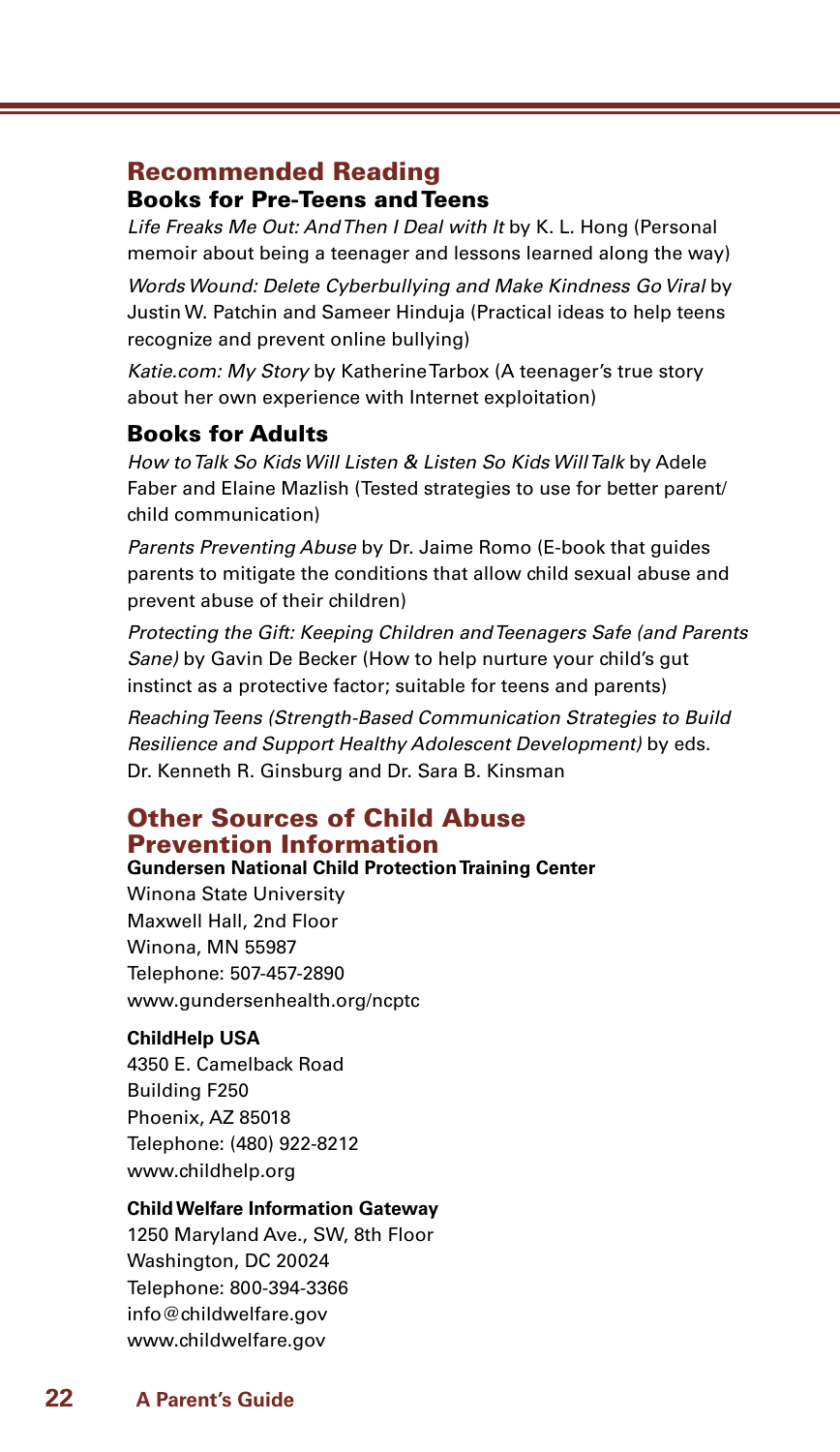#### **Jacob Wetterling Resource Center**

Gundersen National Child Protection Training Center 2021 E. Hennepin Ave., Suite 360 Minneapolis, MN 55413 Telephone: 507-457-2890 [www.gundersenhealth.org](http://www.gundersenhealth.org)

#### **National Center for Missing & Exploited Children**

699 Prince St. Alexandria, VA 22314-3175 Telephone: 800-843-5678 [www.missingkids.com](http://www.missingkids.com) [www.netsmartz.org](http://www.netsmartz.org)

#### **National Children's Advocacy Center**

210 Pratt Ave. Huntsville, Alabama 35801 Telephone: 256-533-KIDS (5437) [www.nationalcac.org](http://www.nationalcac.org)

#### **National Children's Alliance**

516 C Street NE Washington, DC 20002 Telephone: 202-548-0090 [www.nationalchildrensalliance.org](http://www.nationalchildrensalliance.org)

#### **Prevent Child Abuse America**

200 South Wabash Ave., 10th Floor Chicago, IL 60604 Telephone: 312-663-3520 [www.preventchildabuse.org](http://www.preventchildabuse.org)

#### **stopbullying.gov**

200 Independence Ave., SW Washington, DC 20201

#### Acknowledgment

Special thanks to **Gundersen National Child Protection Training Center** for invaluable assistance in the development of this pamphlet.